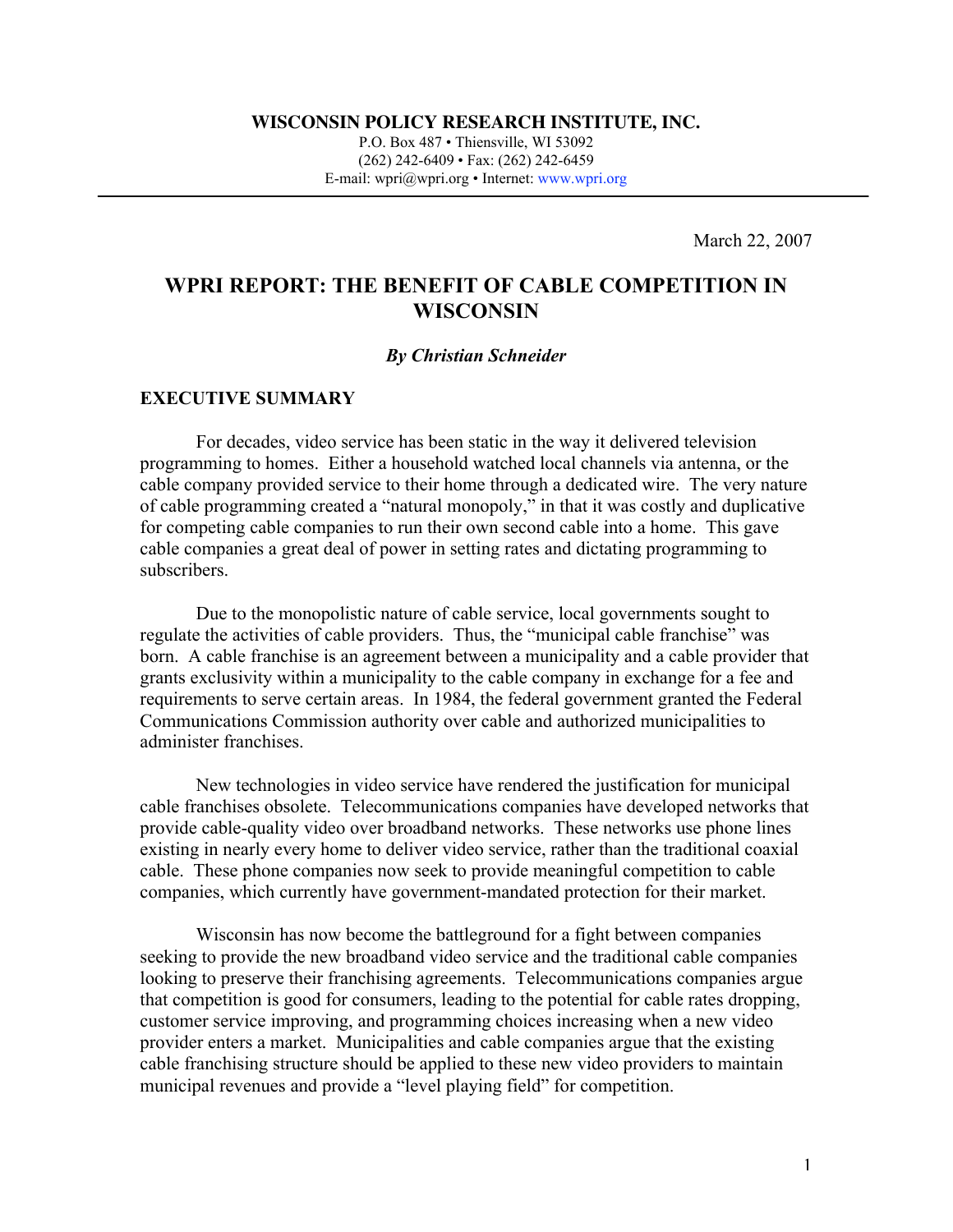This study concludes that competition will be beneficial for Wisconsin consumers in a number of areas. First, prices for cable service will likely drop as they are forced to compete with less expensive broadband video services, while a standardized franchise would hold the line on fees and other giveaways, the cost of which are passed on to consumers. According to a 2004 study by the U.S. General Accounting Office (GAO), cable consumers in markets with wire-based competition saw an average cable bill rate drop of 23% when competition was introduced. Furthermore, the Federal Communications Commission (FCC) found 15.7% savings for communities with wireline competition. If similar savings are realized when broadband video offers competition in Wisconsin, expanded basic cable customers could see annual savings of between \$82.80 and \$149.01, depending on their cable market and rate of savings.

Secondly, consumers will see increased choices in programming when more video services are allowed to compete. In 2006, millions of Green Bay Packer fans were unable to watch the team's final home game against the Minnesota Vikings, as few local cable companies carried the NFL Network. In most cases, consumers didn't have the opportunity to watch the game, since cable was the only option they have. Once more competition is allowed in the video service industry, there will be more opportunities for customers to receive the programming they want.

Finally, competition would improve customer service as their video provider would have to fight for customers against a very real competitor. Additionally, consumers will be afforded better technology in video and data service as new video providers compete to deploy service to their marketplace.

Whether real competition can occur in the video market depends on the extent to which the state can facilitate entry into markets for new video companies. While competition is universally recognized as a good thing, municipalities and cable companies have a number of tools at their disposal to deter new video providers from offering service in their markets. The only way meaningful competition for video services can take place is if new providers face as few obstacles as possible in setting up their service.

This report will discuss the history of cable franchises in Wisconsin and the current status of state law regulating franchise agreements. Additionally, this study will investigate some of the franchise reform efforts taking place in states around America, how those efforts could be beneficial in Wisconsin, and discuss some of the issues pertinent to whether increased competition can help Wisconsin consumers. Finally, this study discusses the effects that wireless technological developments could have on networks that are currently being built.

### **INTRODUCTION: VIDEO FRANCHISE AGREEMENTS**

One doesn't need to look too far or for too long to see examples of how quickly the technology industry moves in today's society. Consumers who buy a new computer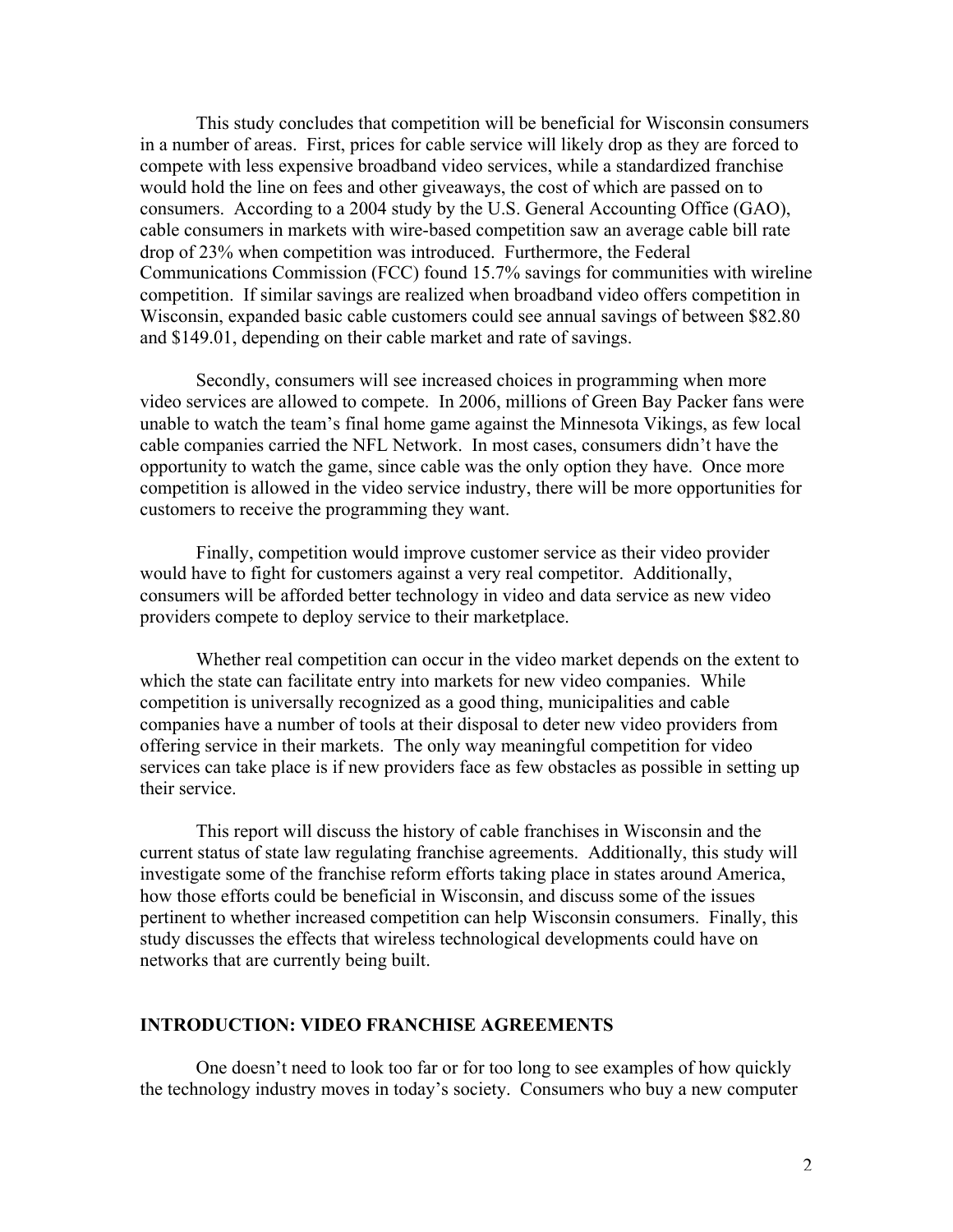or cell phone often find their purchases obsolete within a month. Phrases like "YouTube" and "Google" become universal phrases in the American lexicon within weeks.

Despite the explosion in new and exciting technologies, many people have yet to catch on to the benefits of these new developments. All over the country, teenagers collectively roll their eyes when their hopelessly unhip parents instruct them to get off their "e-mail machines" or not to spend too much time on "the interwebs."

Unfortunately, those parents are often light years ahead of the government in their understanding of the potential of new technology. The inherent structure of the multiple levels of U.S. government is designed to foster cautious and deliberate debate, with a variety of built in checks and balances to thwart capricious actions.

In the case of quickly evolving technology, the deliberative nature of federal, state, and local governments can often hinder important investment in and development of new technologies. Often times, up-to-the-minute technologies are forced to abide by outdated laws, which thwart their utilization.

Such is the case in the field of cable television franchising. For decades, cable television franchises have been forced into franchise agreements with municipalities for the right to provide service within that municipality's borders. In many cases, these agreements were enacted to protect local broadcast stations from the competitive threat posed by "distant television signals."<sup>1</sup>

In exchange for the monopoly of service to that city, town, or village, the cable franchise has agreed to pay a fee based on a percentage of their income to the municipality. Thus, both parties have been able to achieve their goals – the municipality receives cash to pay for local government channels, public access programming, and for other governmental services. The cable company is provided access to the public rightsof-way and has a built-in customer base, which they can serve without fear of competition.

The very nature of cable technology made these agreements possible. Providing cable programming means running a cable into a subscriber's home, which creates a "natural monopoly." As a result, cable companies have been subject to speculation that they have taken advantage of their noncompetitive agreements and raised rates regularly on their customers. According to the Federal Communications Commission, cable rates nationwide increased by 93% in the ten-year period between 1996 and 2006.<sup>2</sup>

New technology, however, is making the old set of state and federal laws governing franchise agreements and fees moot. Technology exists that provides video content over broadband (BSP) networks, and mainstream telecommunications companies have spent billions of dollars to develop such systems. Cable companies and municipalities are arguing that these types of video services violate the franchising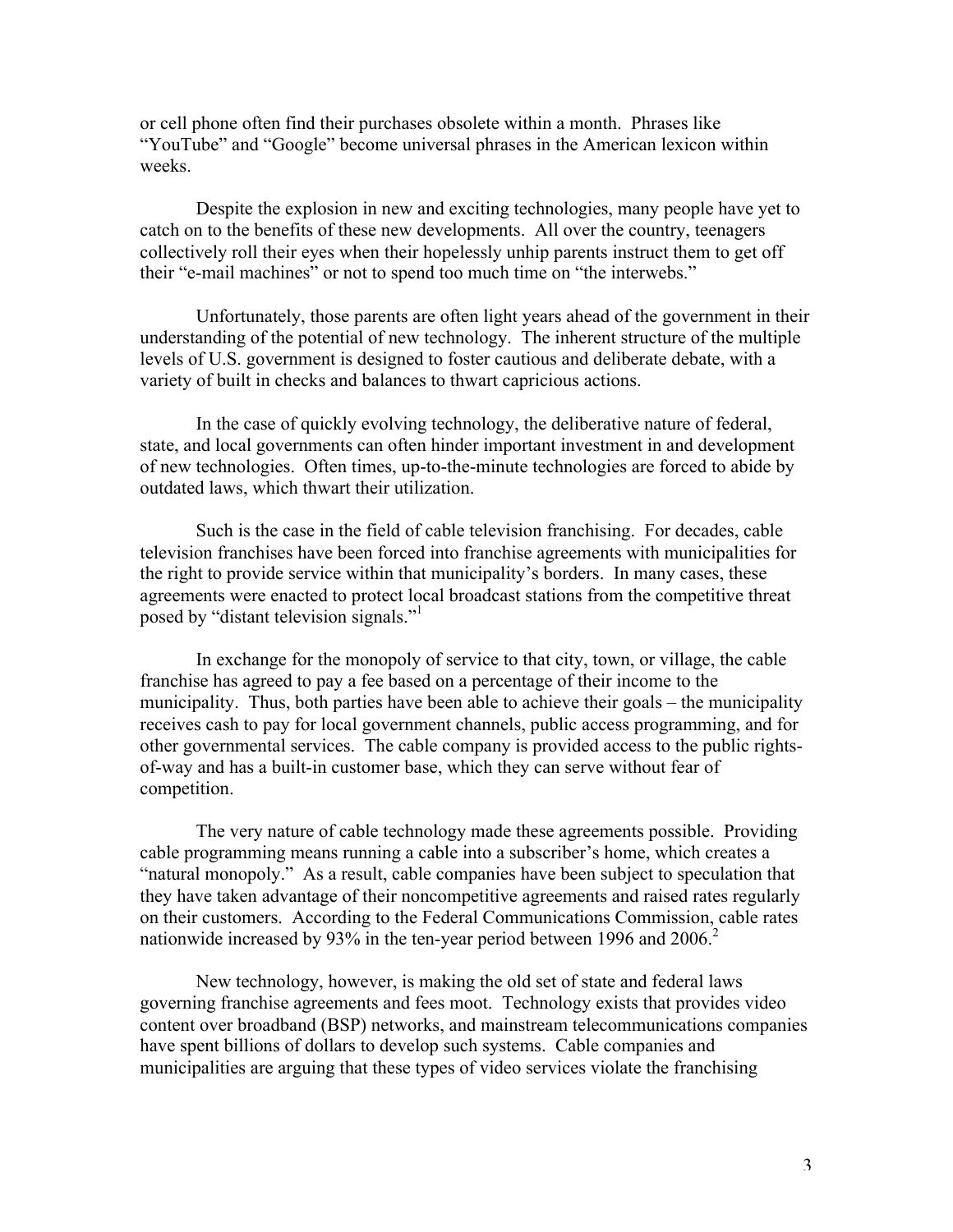agreements they have signed, and are making efforts to prevent implementation of the new services.

In December of 2006, the City of Milwaukee filed a lawsuit intended to prevent AT&T from providing their new 200-plus channel "U-Verse" product without a franchise. The City maintained the new service violated the terms of Time Warner's franchise agreement with the City. AT&T, disputes that their service is considered "cable television," under federal law, and believes that they should be allowed to provide the service without paying the franchise fee to the City.

Supporters of franchise deregulation argue that introducing competition into municipalities currently served by monopolistic cable franchise agreements will force rates to drop, thereby benefiting consumers. They also argue that cable companies that have chosen to provide new telephone service aren't bound by the same telecommunications regulations they are (to promote competition), so the reverse should be true when phone companies enter the video delivery service business.

Opponents of changing the current agreements argue that permitting competition will weaken franchise arrangements and will deprive municipalities of much needed revenue. In addition, public access and government information channels funded by municipalities worry that the alternative video services will not carry their content, and that they will lose revenue if franchise fees were eliminated.

## **CABLE FRANCHISING IN WISCONSIN**

Cable television service has been an issue in Wisconsin since April of 1951, when the City of Rice Lake first proposed a cable television system. In the years that followed, cable programming gained popularity in rural areas, where cable provided programming to geographic areas that were unable to receive over-the-air broadcasts.

Soon, cable systems began to spread to metropolitan areas. By 1972, there were 72 cable systems operated by 49 companies and serving 72,818 subscribers. That same year, Governor Patrick Lucey convened a 52-member task force on cable service to study the increase in cable popularity and to make recommendations to the varying levels of government that could possibly regulate cable franchises.

This commission, headed by future Governor Lee Sherman Dreyfus, issued a report in 1973 that touched on some of the important issues that would surface with regard to cable franchising in the years ahead. Most notably, the commission recommended that local governments should be allowed to charge cable franchises fees "for the cost of regulation and to pay for other services, but these other services are limited to those related to public access programming."<sup>3</sup>

When initially authorizing cable service, most municipalities had developed a process by which cable companies responded to an RFP (request for proposal).These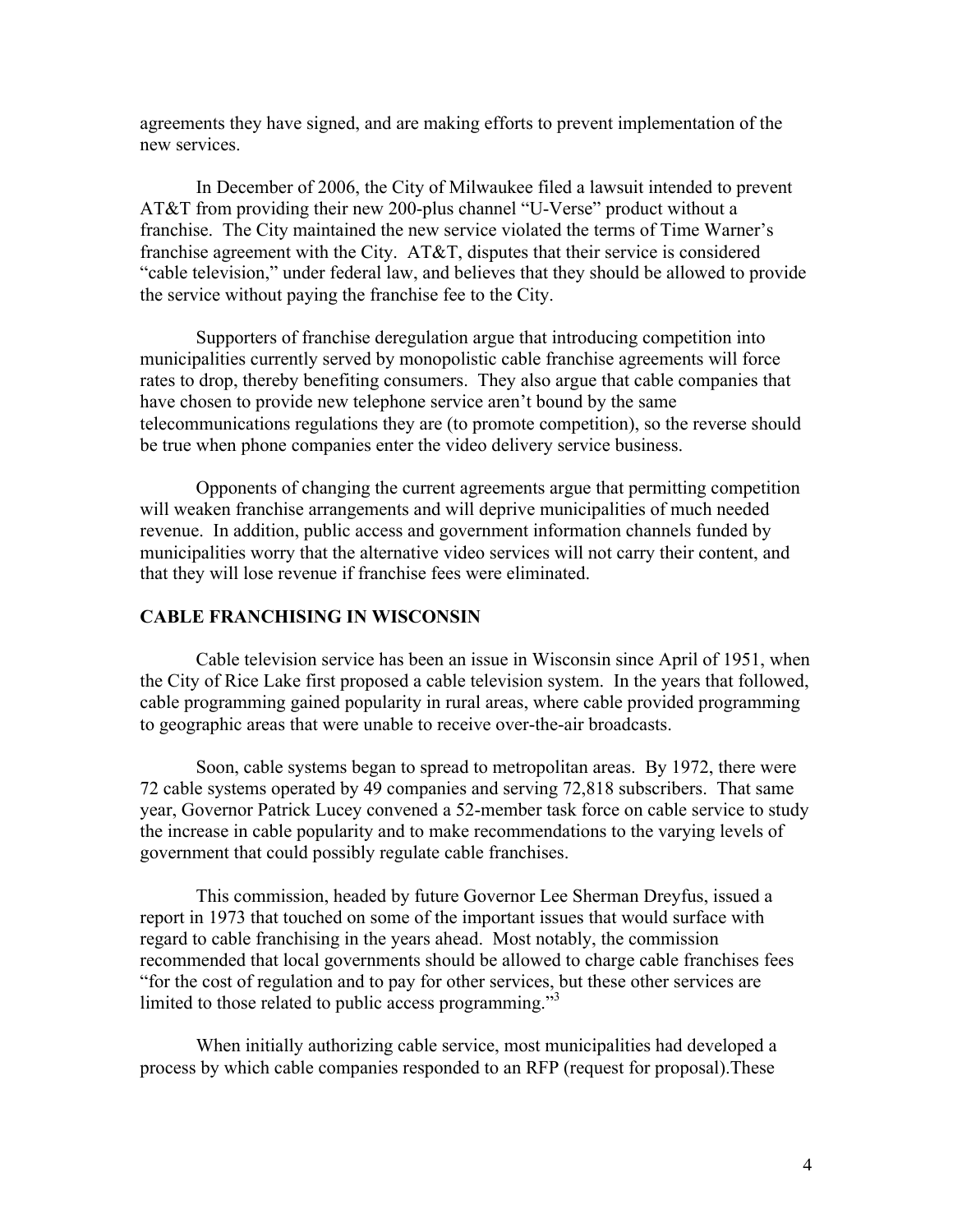RFPs generally provided exclusivity to a cable company within the municipality's borders, in exchange for a fee set by the municipality and charged to the cable provider.

In the years following the Lucey Commission report, disagreements surfaced as to the purpose of franchise fees. Municipalities saw franchise fees as compensation for the use of their rights-of-way, and for the right to do business within their borders. Under this scenario, cities believed that the amount of franchise fees should be negotiated in the contractual process.

On the other hand, cable companies thought franchise fees should merely be a reimbursement to municipalities for the regulatory costs that they actually incurred. Cable companies thought the revenue collected by local governments should be spent on cable-related municipal expenditures. Cable companies believed that the "compensation theory" supported by the municipalities was merely a way for cities to buy more fire trucks and police cars using revenue paid for by cable television customers.

Prior to 1972, there were no nationwide limits set on the fees a municipality could charge – one court case reported a franchise fee as high as  $25\%$ <sup>4</sup>. In 1972, the Federal Communications Commission (FCC) imposed a three percent limit on the amount of franchise fees that could be charged by a municipality. The fee could be raised five percent if a local government demonstrated a regulatory need to do so, and if the FCC granted a waiver. Naturally, local governments opposed this action as an infringement on their ability to negotiate local franchise fees. Cable companies also complained that too many waivers were being granted, and that the higher franchise fees granted through the waivers were being used as general purpose revenue.

In October of 1979, the Wisconsin association representing local cable operators decided that they wanted to test the legality of franchise fees. A cable company in Ripon, Wisconsin, filed a lawsuit in 1982 (*Ripon Cable Co. v. City of Ripon)* in an attempt to have the three percent franchise fee declared invalid.

The Ripon Cable Company claimed that the fee imposed by the City of Ripon constituted a municipal income tax, which was expressly forbidden by state law. Furthermore, the cable company argued that the fee was in excess of the city's cost for "reasonable police power regulation."<sup>5</sup>

In 1984, the Fond du Lac Circuit Court sided with the cable companies on both counts and declared franchise fees invalid. This decision sent shock waves throughout the state, as cable companies began withholding their franchise fees, or paying them in protest. Municipalities immediately began looking for a new venue to challenge the court ruling, hoping to find a more favorable outcome.

Also that year, Congress passed the Cable Communications Policy Act of 1984, which significantly altered regulation of cable companies by local governments. The Act pre-empted all local rate regulation, required that a business be franchised as a cable company before they could provide cable service, and prohibited phone companies from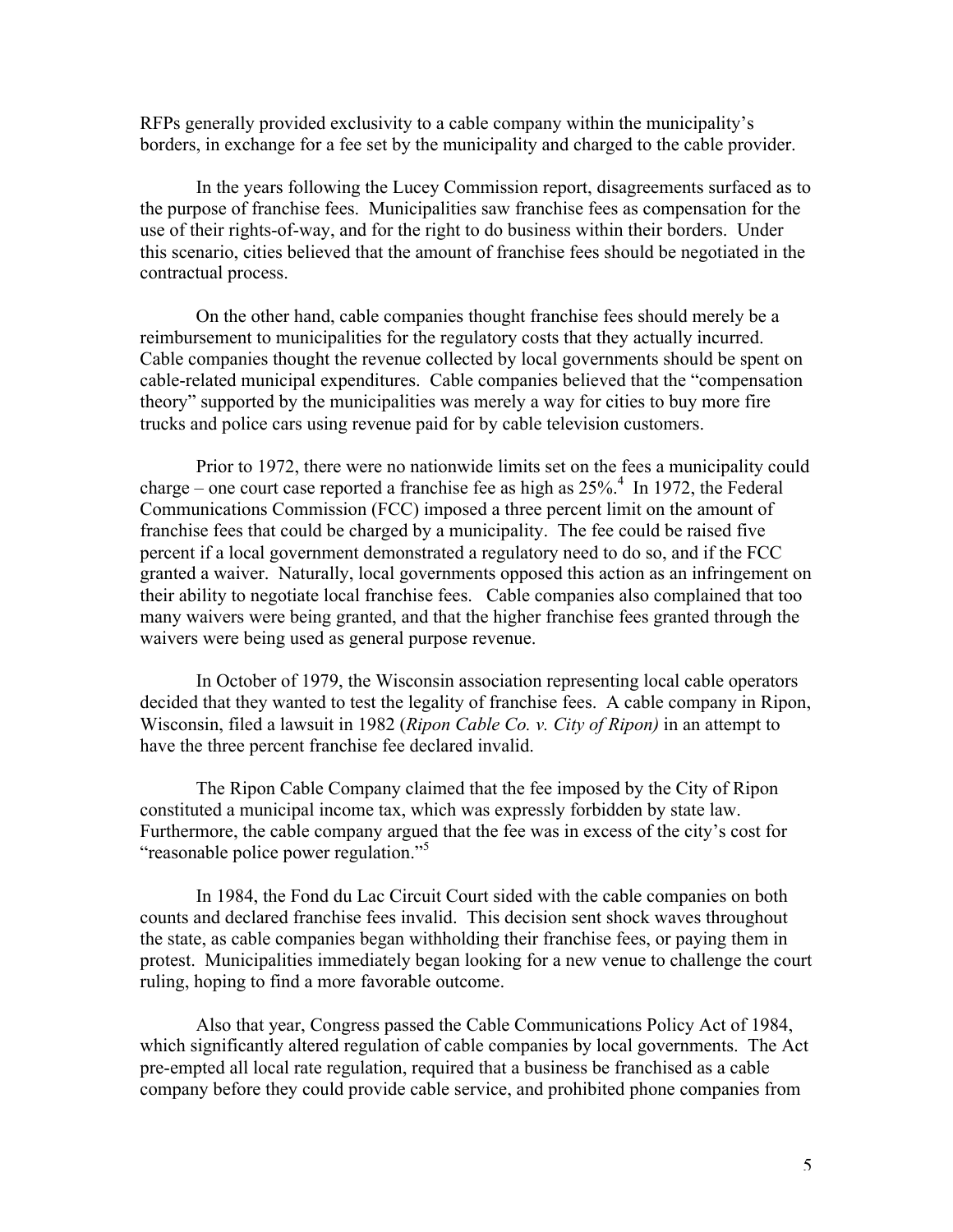entering the cable television business.<sup>6</sup> The Act increased the cap on franchise fees to 5% of an operator's gross revenues, gave local governments more leeway in the use of the fees that they collected, and allowed cable companies to pass the fee on to their customers.

Additionally, the 1984 Federal Act appeared not only to explicitly declare franchise fees legal (in contrast with the *Ripon* decision), it also removed restrictions on how those fees could be used. Buttressed by the new law and a lawsuit filed against a cable company by the City of Sheboygan, Wisconsin municipalities sought to have this new interpretation codified in state law.

The state law change the municipalities sought came in the 1985 Wisconsin biennial budget. The original budget as proposed by Democratic Governor Tony Earl didn't contain the franchising provision, and passed the Democrat-controlled Assembly without the new change. However the Senate, also controlled by Democrats, made some substantial changes to the Assembly version of the budget. Senate Amendment 137 was a lengthy amendment that touched on a number of state issues, from hospital rates to mining regulation.

The budget bill provision wholly adopted the municipalities' position regarding franchise fees, including municipalities' right to charge them and to use the proceeds as general purpose revenue. The provision also grants municipalities the right to own and operate cable stations. (See Appendix A for the full text of the amendment).

Then-Assembly Minority Leader Tommy Thompson attempted to amend the Senate provision to prohibit franchise fees from being used as general revenue to local governments, instead requiring the fees to be used on cable-related regulatory spending. Thompson's amendment failed.

The budget bill was signed into law by Governor Earl on July  $17<sup>th</sup>$ , 1985. By October  $1<sup>st</sup>$  of that year, a group of legislators had already introduced a new bill seeking to undo the brand new franchising provision of state law. 1985 Assembly Bill 506, a bipartisan bill whose authors included Democrat Richard Shoemaker and Republican Thompson, would have repealed the ability of local governments to require cable companies to pay franchise fees for general revenue purposes. The bill made it to the Assembly floor, but was never brought up for a final vote, and died at the end of the 1985-87 session.

While Wisconsin law to this day remains tied to the Telecommunications Act of 1984, the federal government has since begun to retract anti-competitive portions of the 1984 Act. In the years following the 1984 Act, Congress recognized that while the number of subscribers to cable television continued to increase, competition among cable providers remained virtually non-existent. With a lack of meaningful competition, cable companies were able to increase rates with impunity. As a result, increases in cable rates far outpaced inflation in the late 1980s and early 1990s.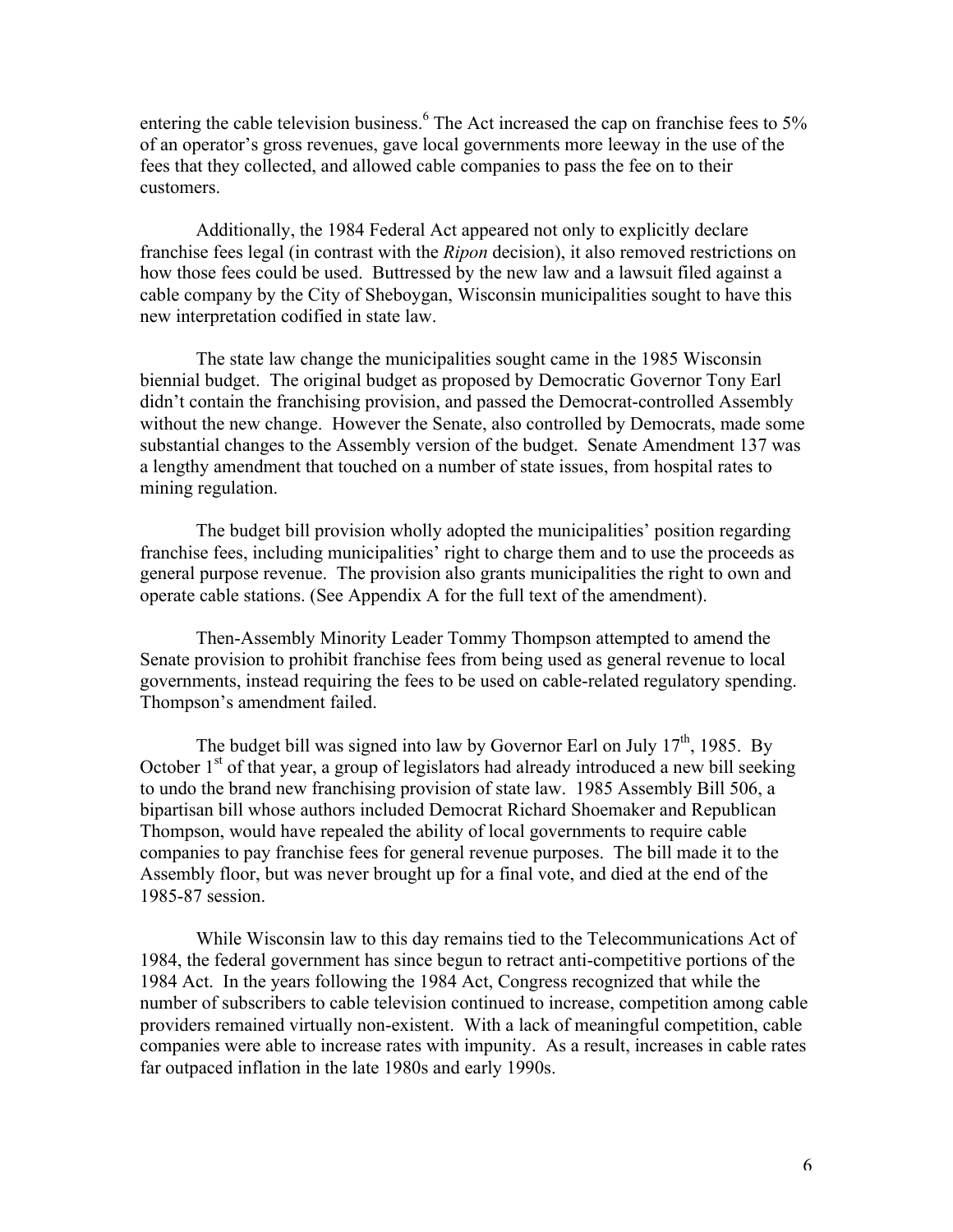With this fact in mind, Congress passed the Cable Television Consumer Protection and Competition Act of 1992. In the 1992 Act, Congress stated that it wanted to promote the availability of diverse views and information, to rely on the marketplace to the maximum extent possible to achieve that availability, to ensure cable operators continue to expand their capacity and program offerings, to ensure cable operators do not have undue market power, and to ensure consumer interests are protected in the receipt of cable service. Pursuant to the Act, the FCC was ordered to adopt regulations to further these goals in order to foster more competition and lower rates for consumers.

In 1996, Congress again revisited the issue of monopolistic practices within the telecommunications industry. The Telecommunications Act of 1996 primarily revised aspects of telecommunications regulation, allowing smaller phone companies to enter the long distance telephone market, while also permitting long distance companies to enter local markets once a series of requirements were met. Additionally, the 1996 Act allowed phone companies to provide video service, and conversely allowed video companies to provide phone service, while also phasing out price controls on cable service. However, the 1996 Act did not address the use of municipal cable franchise agreements, which remain the most significant blockade to true deregulation of the cable industry.

## **WISCONSIN TODAY**

In contrast to the flurry of activity in the 1980s and mid 1990s, telecommunications laws have remained relatively unchanged for the last decade. It has been commonly accepted that cable companies must obtain franchises with municipalities in order to offer cable service. This framework has worked well for both cable companies (who receive exclusive rights to a market) and municipalities (who receive a healthy financial free from the cable company, via their customers).

That arrangement, however, is changing rapidly. In Wisconsin, new broadband video providers have begun setting up services to provide video, internet, and other interactive features through phone lines, rather than the traditional fixed cable route. It is the technological advances that have permitted the alternative delivery of traditional programming. This competition is straining Wisconsin's regulatory structure, including Wisconsin statutes.

#### **AT&T VERSUS MILWAUKEE**

AT&T's emergence as a video provider in Wisconsin is forcing cable companies and municipalities to adjust their cable franchising strategies. On December  $20<sup>th</sup>$  of 2006, the City of Milwaukee sued AT&T, maintaining that the company had to obtain a cable franchise with the City in order to provide their video service. The complaint states that AT&T initially intended to start offering their video service on December  $16<sup>th</sup>$  of 2006. The City believes they had been misled as to whether video services would be offered when asked to approve zoning variances allowing AT&T to build their network.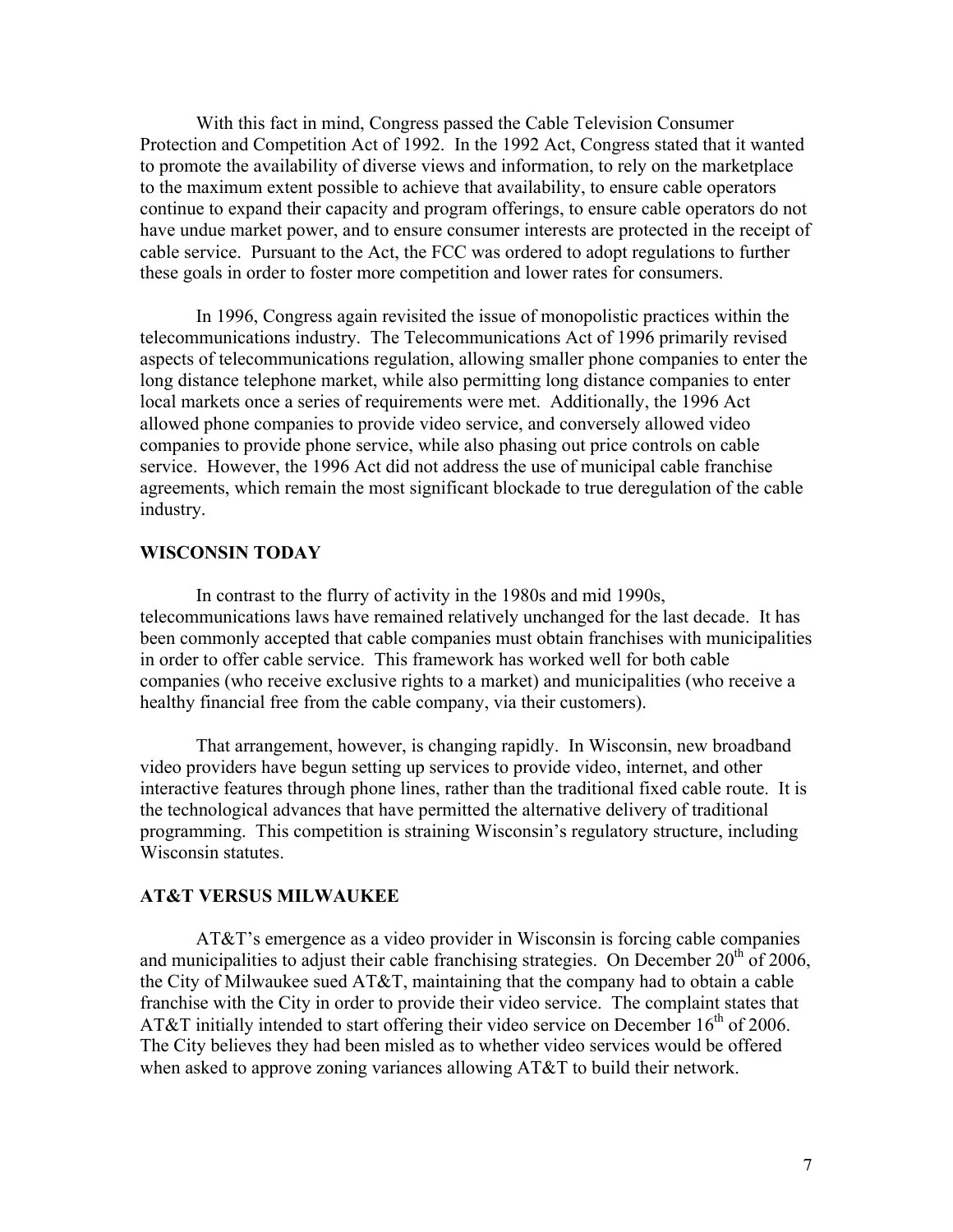Time Warner Cable holds the current franchise with the City of Milwaukee, an arrangement that dates back to 1982. It took Milwaukee a relatively long time to reach a franchise agreement, as offers were made to the City as early as 1970. In 1971, Milwaukee Mayor Henry Maier claimed the issue needed more study when he vetoed a proposed franchise agreement with Time-Life Broadcast, Inc. Wauwatosa was the first Milwaukee area community to receive cable service, in 1980 – six years after they signed their franchise agreement.<sup>7</sup>

Pursuant to the 1982 agreement, the first cable programming in the City of Milwaukee went live in December of 1984. The franchise with Time Warner was renewed in 1999, and is scheduled to run for 15 years – despite the development of new technologies that the City could have known would render the franchising agreement obsolete within years. Time Warner paid the City of Milwaukee \$3.7 million in franchise fees in 2006, with that number expected to increase to \$3.8 million in 2007.<sup>8</sup>

In response to the lawsuit, AT&T claims it is not a cable company as defined by federal law, and therefore is not required to reach a franchise agreement with the city, thus allowing them to provide their service to whomever they want, while avoiding the 5% franchise fee (although they reportedly have offered to pay a fee outside of the franchising arrangement). AT&T states that the U-Verse service will provide competition for Time Warner Cable and keep rates down for subscribers of both services.

In their lawsuit against  $AT&T$ , the City of Milwaukee argues that  $AT&T$  does, in fact, classify as a cable company. They cite language from the Federal Telecommunications Act of 1984 (47 §U.S.C. 522(6)), which defines "cable service" as:

- (A)The one-way transmission to subscribers of:
	- (i) Video programming, or
	- (ii) Other programming service, and
- (B) Subscriber interaction, if any, which is required for the selection or use of such video programming or other programming service.

The City of Milwaukee believes that AT&T's video service falls under this definition, which would force them to obtain a franchise agreement with the City.

While the case is being litigated, AT&T and the City of Milwaukee have negotiated a temporary agreement, which allows AT&T to continue developing their infrastructure in the city in return for paying a fee to the City. According to Milwaukee City Attorney Grant Langley, the temporary agreement "looks a lot like a franchise."<sup>9</sup>

#### **MUNICIPALITIES**

Other municipalities, not wanting to invalidate their current franchise agreements, are initially opposed to new entry into their video markets. The City of Madison has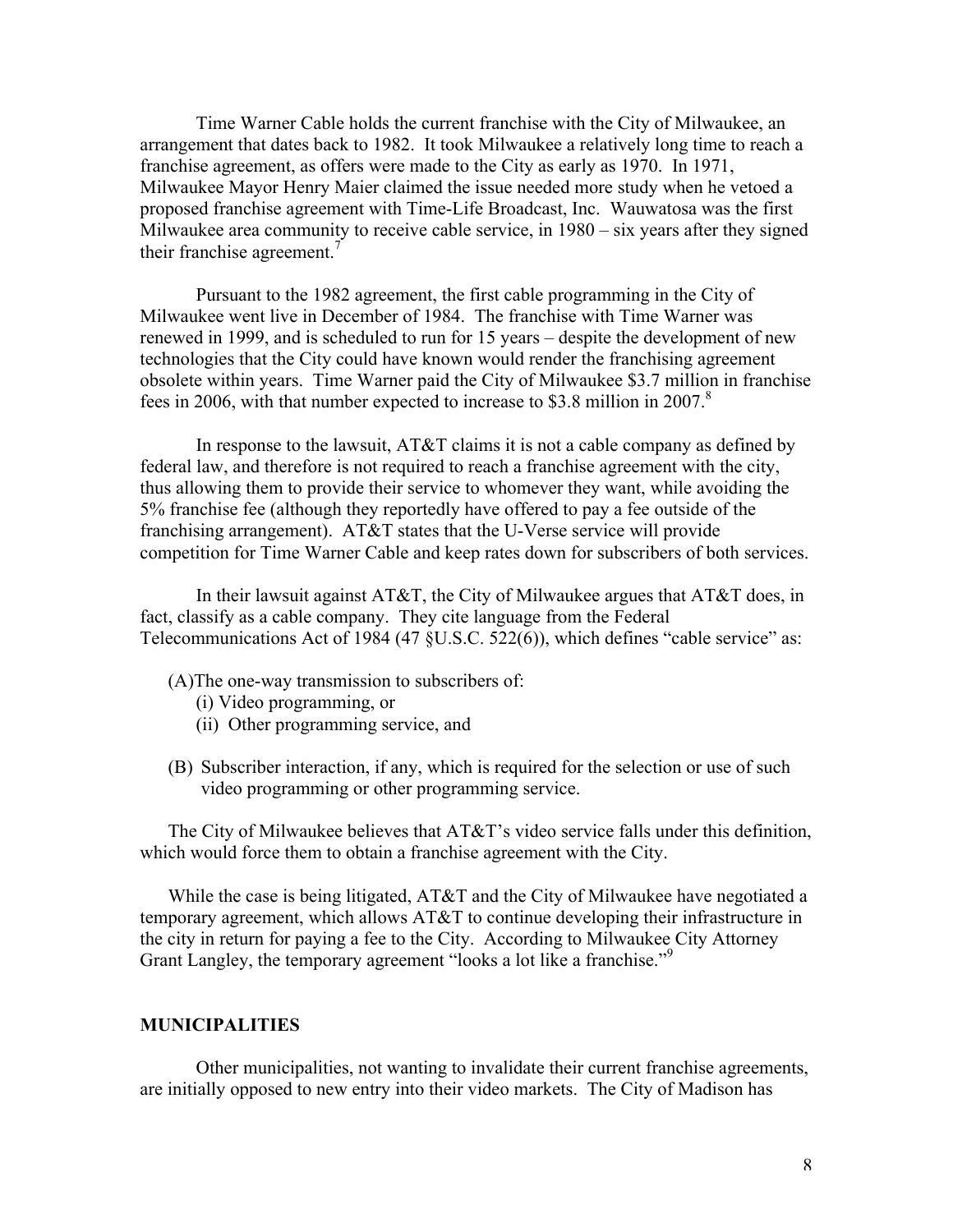posted pre-written anti-franchise reform letters on their official city website, urging citizens to print them off and send them to their state and federal legislators.<sup>10</sup> The Wisconsin Regional Telecommunications Commission, representing more than 30 other southeastern Wisconsin communities, is seeking to join the City of Milwaukee in their lawsuit against  $AT&T$ <sup>11</sup>

 In October of 2006, Attorney Anita Gallucci produced a memo for the League of Wisconsin Municipalities entitled "*When AT&T Comes A-Knocking: Competition at What Price?*" The piece essentially serves as a how-to manual for municipalities looking to deny AT&T the ability to provide video service.<sup>12</sup>

In the memo, Gallucci argues that municipalities that allow AT&T to provide service outside of a franchise agreement might be jeopardizing their current agreements with cable companies. She notes that outside a formal franchise agreement, any fees paid to a municipality could be seen as an income tax (as they were in the *Ripon* case), and could be deemed invalid.

Gallucci doesn't definitively state that broadband companies are "cable" companies, as the City of Milwaukee maintains in their lawsuit. Instead, she says:

"There is no definitive answer today regarding how AT&T's Project Lightspeed video service is to be classified under federal law. The FCC has not yet addressed the issue through rulemaking or order, and no federal or state court has ruled on the issue. However, experts in this area representing municipal interests have evaluated AT&T's video service in light of current law and have concluded that AT&T is providing "cable service" as a "cable operator" and, therefore, is indeed subject to the federal law requirement of obtaining a local cable television franchise."<sup>13</sup>

In the League of Wisconsin Municipalities' "Legislative Agenda for the 2007-08 Legislative Session," they vow to oppose any statewide video franchising legislation, unless it:

- Maintains the franchising authority of local governments over cable and video services.
- Requires the payment of franchise fees to municipalities by all video and cable providers operating within the municipality based on a broad definition of gross revenues.
- Requires that Public, Education and Government (PEG) channels be offered and supported by all providers.
- Requires certain reasonable levels of "build out" by new and existing providers within the municipality to guarantee investment, jobs, competition and choice for all neighborhoods.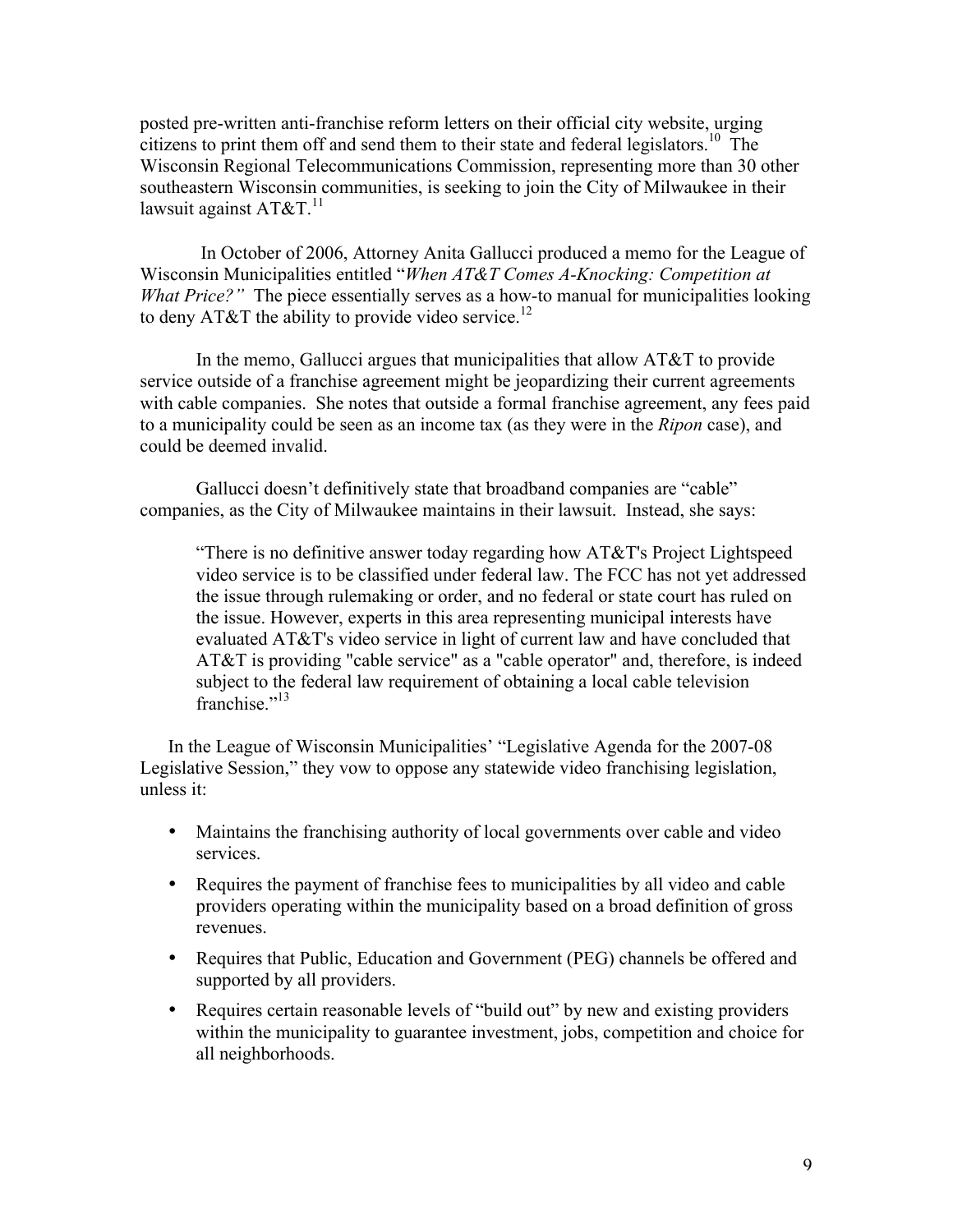- Allows an incumbent cable franchisee to opt into a newly created streamlined franchising process only in those franchise areas in which it faces competition from another provider operating under a streamlined franchise.
- Retains the authority of local governments to manage rights-of-way and protect local property taxpayers. $14$

## **CABLE COMPANIES**

Wisconsin cable companies are also fighting phone company entry into the marketplace without franchise agreements. Cable companies believe that the cost of their services are in line with what cable programming costs them, with the capital expenditures they've had to make to upgrade their systems, and the increasing demand for cable service.

Naturally, cable companies want to protect their profits by deterring competition. A look at the financial history of both Charter Cable and Time Warner Cable, the two largest cable providers in Wisconsin, show disparate financial situations.

Chart 1 shows the price of Charter Cable's stock over the past seven years. Charter's stock topped out at \$26.31 per share in December of 1999, but plummeted to \$.78 per share by March of 2003. For the past five years, the stock has remained mired in the sub-\$5.00 range. Charter reported a \$4.3 billion net loss in 2004, a \$970 million net loss in 2005, and a \$1.3 billion net loss in 2006.  $15$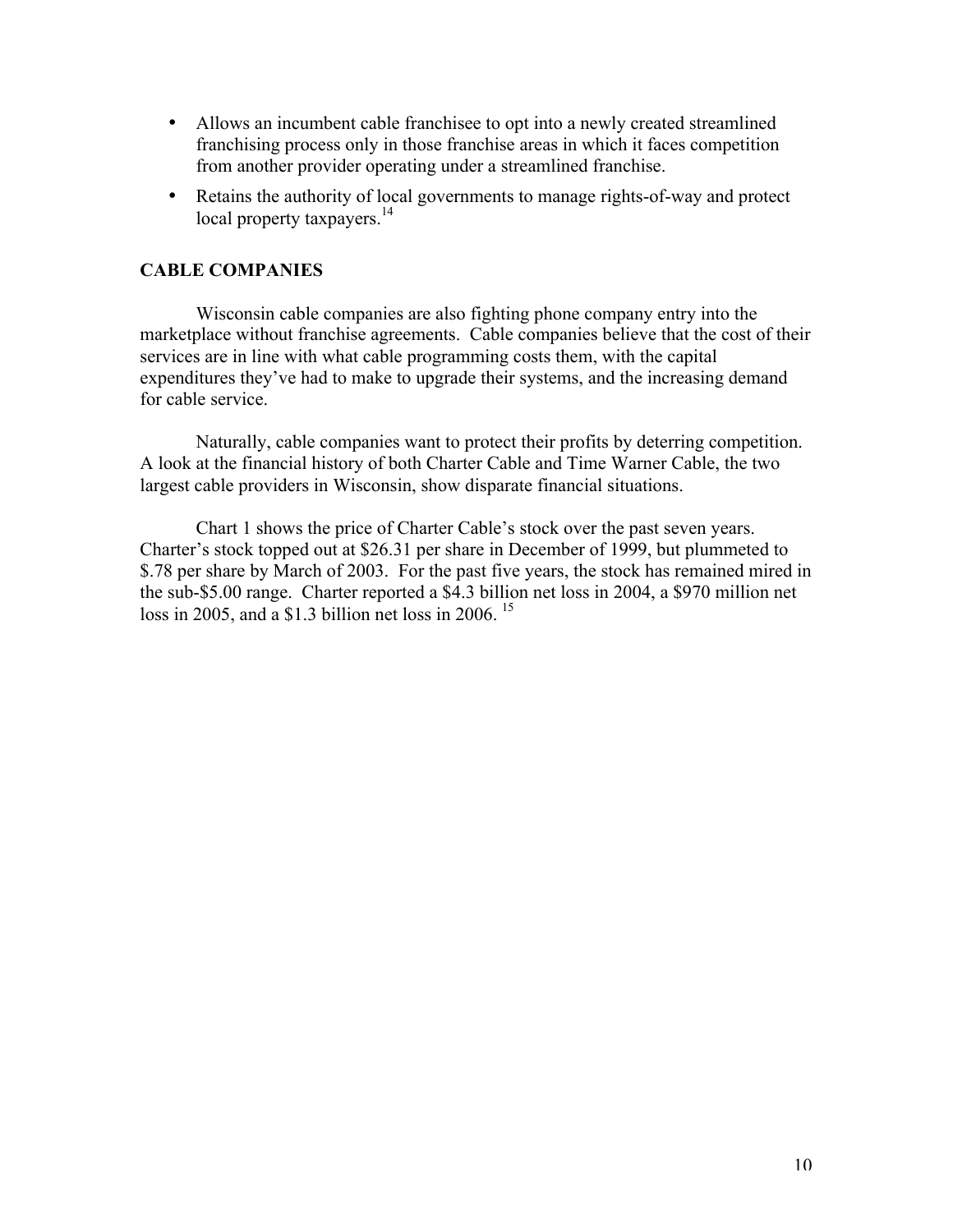## **Chart 1**



Time Warner Cable, on the other hand, is in transition. In July of 2006, Time Warner purchased Adelphia Communications Corporation, as part of Adelphia's Chapter 11 bankruptcy proceeding. As a result, Time Warner Cable picked up 3.3 million of Adelphia's former customers. This allowed Time Warner to spin its cable operation off as a separately traded entity. As a result, Time Warner Cable began trading as a public company on March 1st of 2007. While the stock was initially sluggish, some analysts predict annual revenue growth of up to 42% for 2007, due in large part to their new subscribers. $16$ 

Cable representatives dispute new entrants' use of the FCC report that shows cable rates going up 93% in the 10-year period between 1995 and 2005. They argue that the FCC report only compares basic cable rates over that 10-year period. During that period, basic cable packages have grown in the number of channels offered, thus consumers are receiving more for their money. According to the cable industry, viewers are watching more cable, so there is higher demand – as a result, the price per minute of viewing actually has actually gone down over the past decade. Furthermore, the cable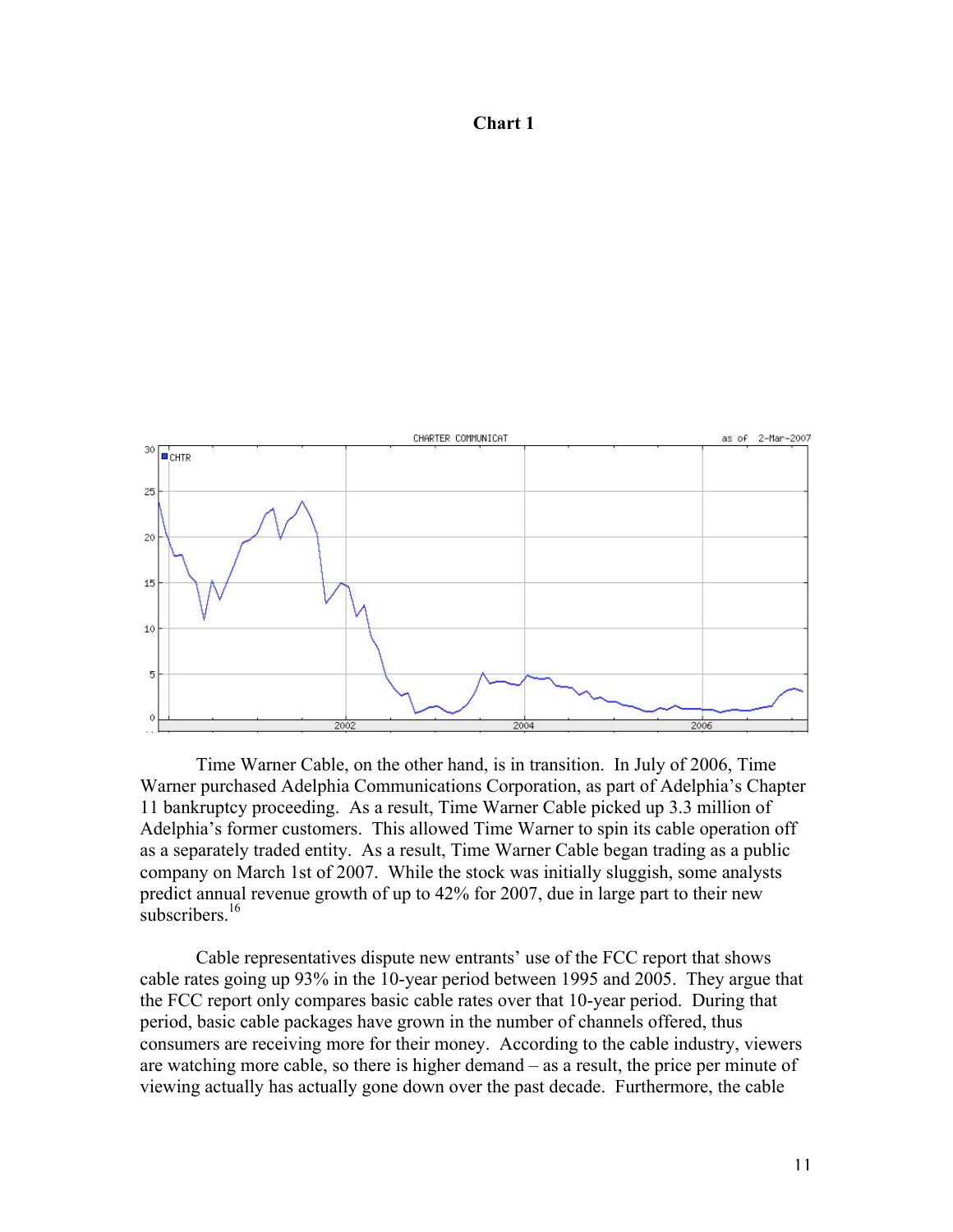industry argues that comparative prices improve when the cost of bundled services like internet and phone service are included in the analysis.

Cable representatives also point out that the FCC report notes that cable rates haven't dropped as a result of competition from satellite, which they view as their true competitor. Satellite companies such as DirecTV and the Dish Network are eligible to provide video services without franchise agreements. Cable companies say that the similar rates between satellite and cable are in large part due to the programming fees demanded by the networks, which drive consumer rates. They argue that DirecTV has to pay the same for ESPN as Charter Cable, so those built-in costs will remain the same regardless of who the carrier is. The FCC study reports that satellite programming currently holds 27.7% of the market, which cable representatives argue is a significant share. Cable companies say that if cable prices truly were artificially high, satellite would be much less expensive.

Cable companies also point to their capital costs as a reason their rates have escalated. In order to meet consumer demand, some cable companies have taken on massive debt to upgrade their systems to provide service, which they argue accounts for rate increases. For instance they point out that Charter Cable has a large amount of debt, as they borrowed millions of dollars to upgrade service to their customers. When the large cable companies bought up all the small companies in Wisconsin decades ago, they generally paid a flat "cost per customer" fee, which included payment for the existing network. Since then, any upgrades to those systems were usually paid for through borrowing, which requires higher rates to retire the debt.

Cable operators are also concerned about the effect new entrants' service will have on the "build out" provisions of their current franchise agreements. They believe that certain telecommunication companies want to be more selective in offering service – in other words, they want to "cherry pick" the right kind of customers. Franchise agreements generally require service to be delivered to a certain percentage of households, which could pose a challenge for broadband video providers. Some cable company representatives believe this is the biggest issue that must be addressed if wirebased competition is allowed into cable markets.

Finally, cable companies point out that both state and federal laws state specifically that franchises don't have to be exclusive. Thus, they argue, competition can exist as long as new entrants are granted franchises by their municipalities. According to the Wisconsin Cable Communications Association, there are 25 communities right now that have competing cable systems (although if a company wants to compete, they have to run all new cables into each home). Often times, smaller entities like co-operatives and electrical companies provide cable services, usually in rural areas. Such is the case in Reedsburg, for example, where the electric company competes with Charter for cable customers.

## **TELECOMMUNICATIONS COMPANIES:**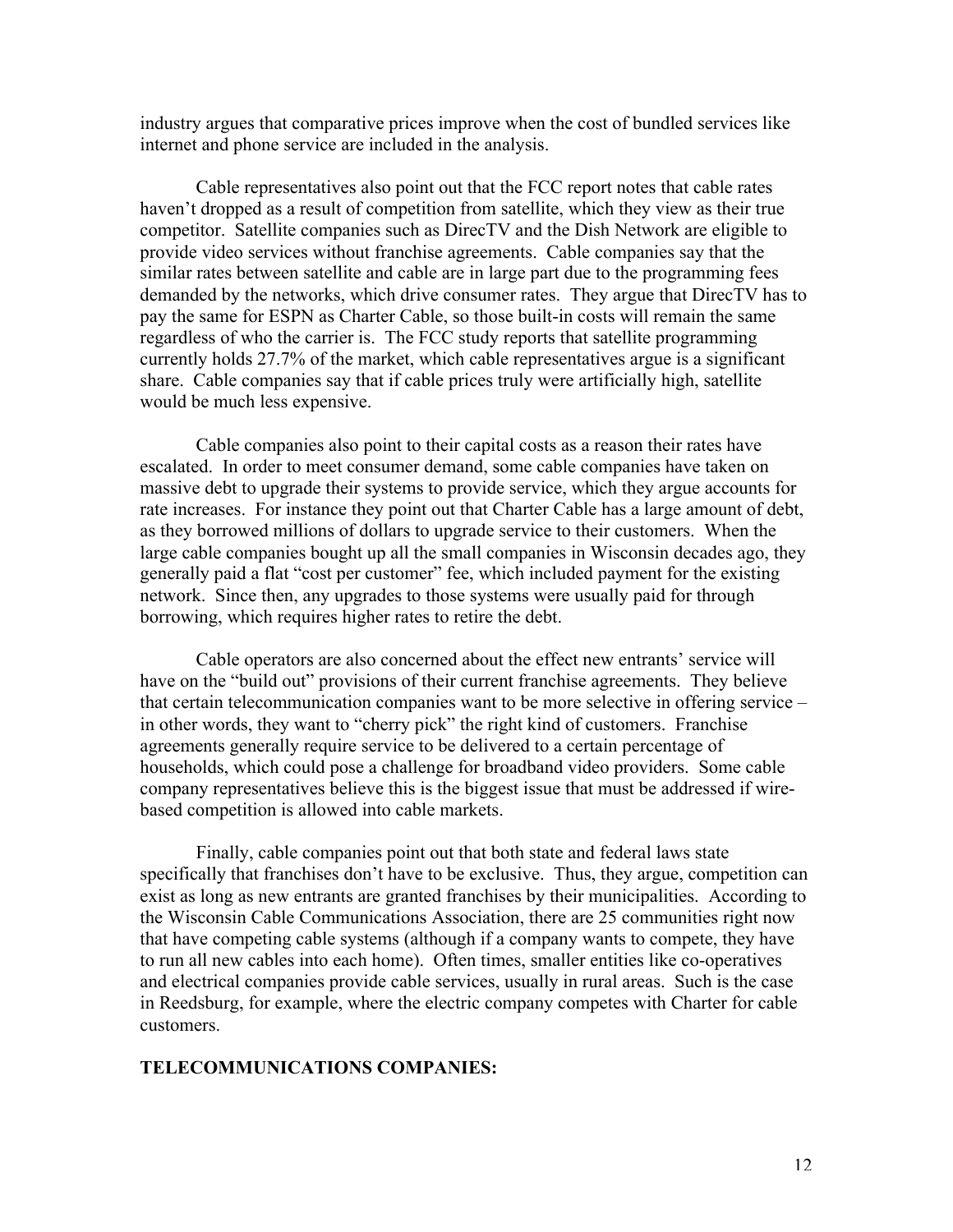Telecommunications companies, reeling from the loss of land-based phone lines, are looking to branch out into new services to maintain their profits. AT&T has seen their number of retail wire lines decrease from 79.25 million in 2001 to 61 million in  $2006 - a$  loss of nearly 23 percent.<sup>17</sup> The explosion of cell phone use, voice over internet protocol (VOIP) and the introduction of wireline competition (pursuant to the 1996 Telecommunications Act) has left companies like AT&T looking for new revenue generators.

According to AT&T's 2006 Annual Report, voice wireline operating revenues have dropped from 58% of total revenues in 2004 to 54% of revenues in 2006.<sup>18</sup> To combat the decline in wire-based phone customers, they have announced plans to invest \$4.6 billion nationwide in their video based Project Lightspeed project, in addition to acquiring BellSouth, which gives them control of Cingular.

Locally, broadband companies argue that their video service does not fit the definition of "cable service," and therefore they should not be forced to negotiate franchise agreements.

In a position paper filed with the FCC in September of 2005, SBC (now AT&T) said:

The cable franchise provisions apply specifically to "cable operators" that provide "cable services" over "cable systems." Those three key terms, moreover, are defined very precisely by reference to particular technologies and system architectures used to distribute video programming. Thus, cable service is limited to "one way transmission" of video programming to subscribers, "cable systems" are limited to transmission facilities designed to provide such one-way transmissions, and "cable operators" are narrowly defined as providers of such service using such systems.

IP-enabled video services quite clearly fall outside the legal framework bounded by these distinctly defined terms. Legacy cable systems are inherently one-way closed transmission systems, designed to broadcast all video channels simultaneously to every household and business connected to those systems. In contrast, advanced broadband networks used to deliver IP-enabled video services, such as SBC's Project Lightspeed, are two-way networks that involve regular communication and interaction with customers in the delivery of video services, and are based on a client-server architecture similar to the architecture used by customers to access the Internet. In that architecture, and in contrast to a traditional cable system, a customer's set-top equipment must be in constant communication with the network. Moreover, these switched, point-to-point, IP networks are purposefully designed and ultimately capable of allowing customers to access a wide variety of video and other content on an on-demand basis.

Accordingly, based on the specific terms of the Cable Act, it is a relatively straightforward determination that, as a legal matter, IP-enabled video networks such as Project Lightspeed are not "cable systems" designed to provide "cable services" and are thus not subject to the legacy cable regulations in Title VI that apply to "cable operators."<sup>19</sup>

Phone companies also point out the inequity in the way the federal law is currently written, pursuant to the Cable Act of 1996. While the act intended to foster competition by allowing phone companies to provide video service, it didn't alter the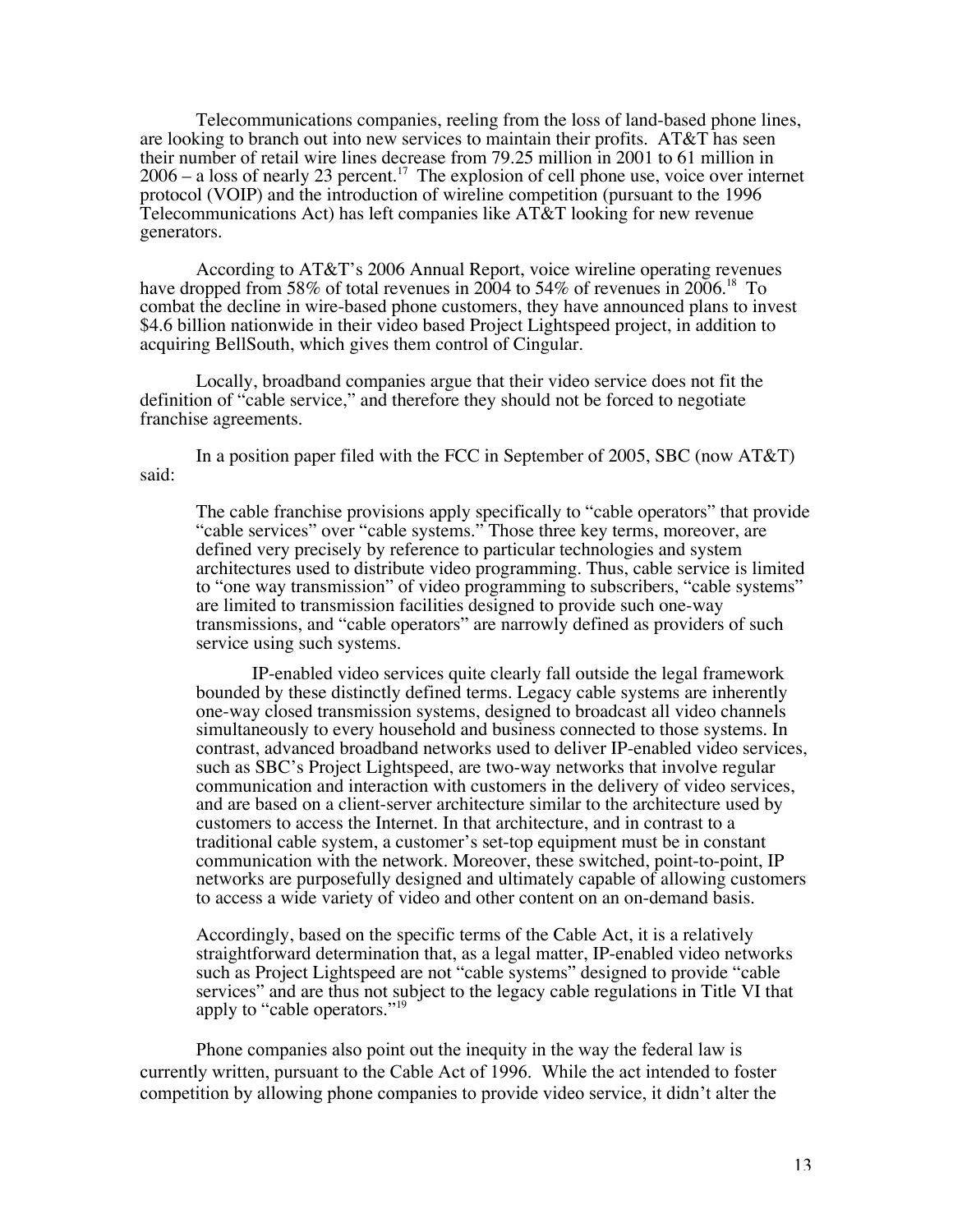cable franchising structure. As a result, cable companies are now able to offer phone and broadband service without having to negotiate franchises with local governments, yet phone companies must endure a cumbersome process if they want to compete with cable on their turf.

Telecommunications companies also point to job creation as a significant benefit they will provide to communities. In February of 2007, AT&T announced plans to hire 200 new workers to staff call centers for their new video service. According to the AT&T Wisconsin president, the jobs would be unionized and represented by the Communication Workers of America.20

## **OTHER STATES**

Several states have recently enacted franchise deregulation, and others are considering such legislation this session. In August of 2005, Texas became the first state to pass franchise reform legislation. Since then, California, Indiana, Kansas, New Jersey, North Carolina, South Carolina and Michigan have passed bills authorizing franchising frameworks at the state, rather than the local, level. Virginia and Arizona enacted a form of franchise reform without a statewide franchising requirement, and Louisiana passed a bill that was vetoed by their governor.

Following enactment of Texas' landmark bill, studies were conducted as to the effect of competition on cable rates. In March 2006, the American Consumer Institute surveyed cable subscribers in three communities where Verizon began offering their FiOS TV service. Their study found that within six months, 22% of those surveyed had switched providers and new competitors had captured nearly 20% of the market. Furthermore, the study revealed that subscribers switching services saved an average \$22.30/month and even those who stayed with their original provider saved an average \$26.83/month, presumably due to downward pressure on rates as a result of competition.

Legislation that has passed on a state-by-state level generally shares many of the same features as the Texas legislation. To date, every new law that has passed has set up a statewide franchise fee to be paid by the new entrant, and directs those funds to the local franchising authority. New laws have also required new entrants to carry PEG channels – usually a minimum of three, some with PEG provisions based on population. Each new law has also prohibited municipalities from discriminating between providers by charging higher fees for access to rights of way, and has prohibited using the average income of certain areas as a reason for denying service to those areas.

Very few bills to date have included build-out provisions, and those that do are heavily qualified. For instance, Virginia's recently enacted law requires new entrants to provide service to 65% of a market area within seven years, but allows nine exclusions from this requirement. Exclusions in the Virginia law include provisions that exempt service from low-density areas of less than 30 homes per square mile, and areas where subscriber theft and nonpayment have traditionally been problematic.<sup>22</sup>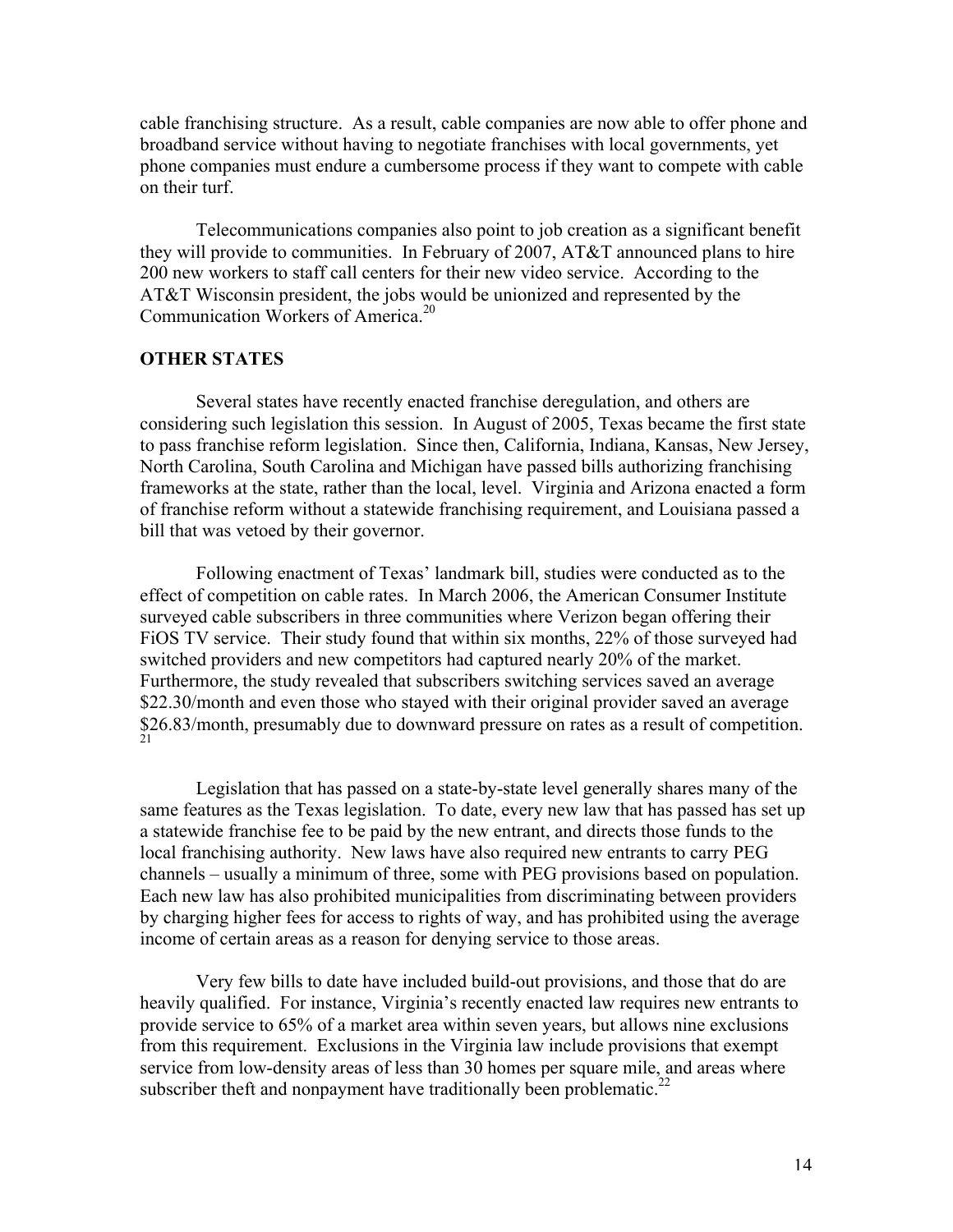The U.S. Congress has also recently been involved in franchise reform efforts. In 2006, the "Communications Opportunity, Promotion and Enhancement (COPE) Act of 2006" passed the House by a 321-101 vote.

According to a Senate report on the bill, Title III of the bill:

"reforms the process for obtaining a video franchise under current law and makes other changes related to the provision of video services to consumers. Specifically, the bill amends Title VI of the Communications Act to require franchising authorities to issue franchises pursuant to a standard franchise application form that would be drafted by the Federal Communications Commission (FCC) and to require franchise authorities to consider standard franchise applications within 90 days. Under the standard franchise agreement, franchise authorities would be permitted to require payment of up to 5 percent of gross revenues as a franchise fee, require payment for the support of public, educational, and governmental access facilities and institutional networks subject to limits established in this title, and provide certain channel capacity for public educational, and governmental use. In addition to provisions affecting the process of obtaining a video franchise, Title III also makes a number of changes to current law designed to create greater uniformity in the regulation of video service providers to eliminate unnecessary obligations. To address concerns about cherry picking competitive build-out, the bill enhances current red-lining requirements. Finally, the new framework for video franchising would apply not only to new entrants, but would also be available to incumbent cable operators either upon the expiration of their current franchise term or upon the arrival of a new competitive video service provider, whichever is earlier. $^{23}$ 

While staunch proponents of competition in the video industry may be underwhelmed by the scope of the federal bill, some see it as the first step in nationwide reform. Other groups, such as the National Council of State Legislatures, oppose federal pre-emption of video franchising laws, arguing that states need to maintain the flexibility to implement the new laws as they see fit. $24$ 

The bill died in the Senate, as several democratic senators objected to the lack of inclusion of a so-called "net neutrality" provision in the bill. Such a provision would make it more difficult for internet providers to bundle information and services with their product, and does not have any significant relationship to the franchising issue. Many Democrats believe preventing providers from forming partnerships with software and online applications is necessary to facilitate open discussion on the internet, while Republicans have argued that online regulation stifles development and innovation.

#### **ANALYSIS**

#### **Price Comparison**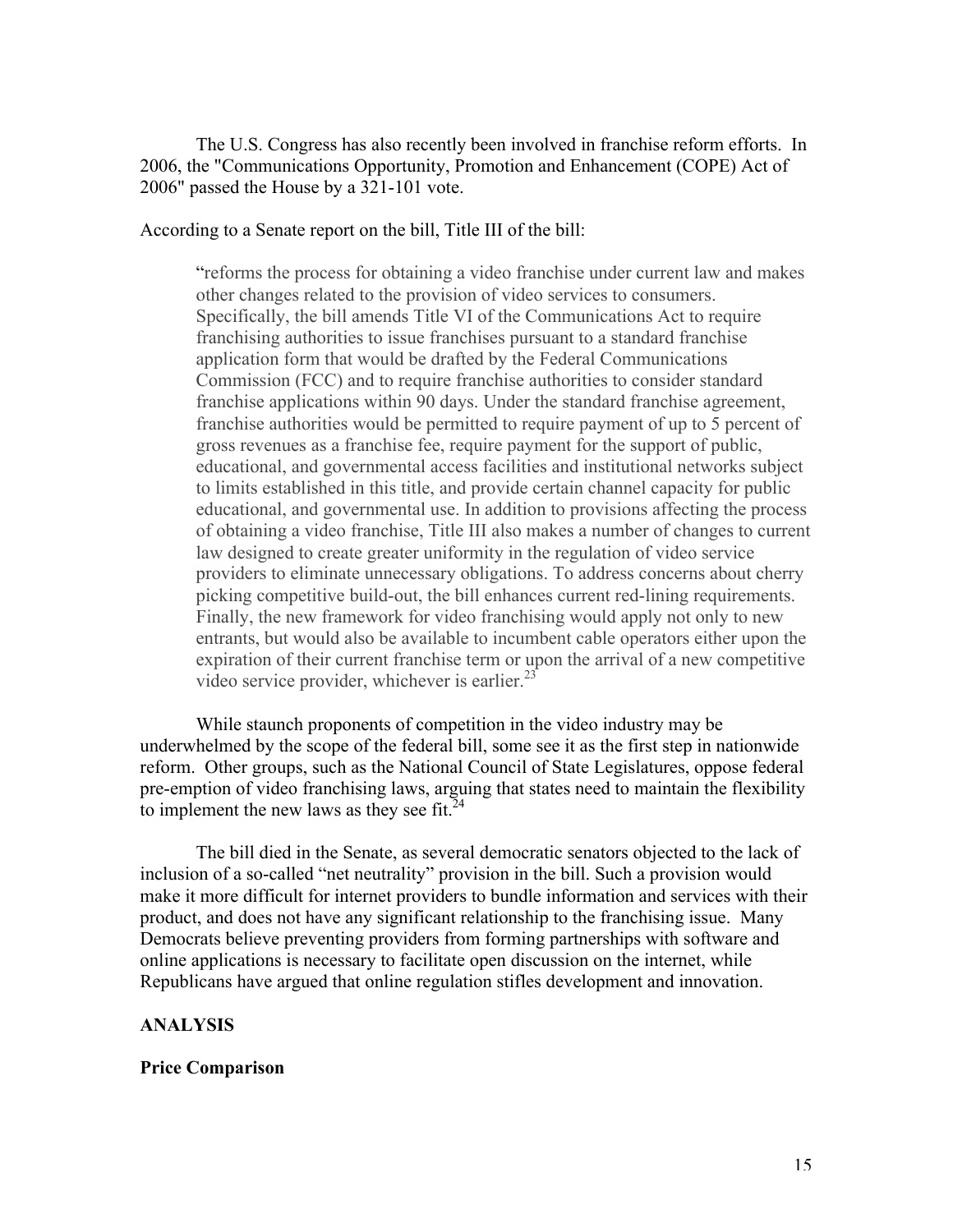As noted, competition has lowered prices in areas where new entrants have been allowed. In 2004, the GAO, surveyed six markets in which broadband video provided competition to local cable providers. According to the study, communities with broadband competition saw lower basic cable rates of 23 percent, on average. In one broadband market, cable rates were 41 percent lower, and in two others, rates were at least 30 percent lower than when matched up with comparable markets.<sup>25</sup>

Furthermore, the FCC conducted a study in 2004 to determine savings associated with wireline broadband competition. For the twelve months ending in January 2004, the FCC found that average monthly cable bills were 15.7% lower in areas with wireline competition.26

There are a myriad of factors that determine whether broadband video competition provides savings for cable customers, which is why savings levels fluctuate between markets. Population density, subscriber computer use, and the extent to which new video providers are allowed entry into a market by the local government are all factors in the savings realized by competition. In 5 of the 6 markets surveyed by the GAO, basic cable rates fell between  $15\%$  and  $41\%^{27}$ . If Wisconsin consumers merely realized a range of savings sampled from the GAO and FCC analyses, it could mean substantial rate reductions for cable service.

According to the Time Warner Southeast Wisconsin webpage, their most basic package, the DIGIPiC 1000 digital cable plan, sells for \$53.99 per month. A 23% rate reduction would drop the cost of the plan to \$41.57, for a savings of \$12.42 per month, or \$149.01 annually. If the FCC estimate of 15.7% savings were applied, consumers would see a \$101.72 annual reduction in cable bills. Again, savings could be higher or lower based on market factors.

In Madison, Charter Cable raised rates 4.1% on their expanded basic package for 2007 to \$49.99 per month. Similarly, a 23% reduction in monthly cable bills would drop consumers' bills to \$38.49, for savings of \$11.50 monthly and \$137.97 annually. The more conservative FCC estimate of a 15.7% reduction would yield \$94.18 annual savings for Madison area cable consumers.

Chart 2 shows a sampling of Wisconsin communities, the rates for expanded basic packages, and what consumers would save if the 23% average GAO estimate or the 15.7% annual FCC estimate were applied. Prospective annual savings for Wisconsin consumers range from \$82.80 in La Crosse (at 15.7%) to \$149.01 in Milwaukee (at 23%).

#### **Chart 2**

| City      | <b>Carrier</b> | Package<br><b>Name</b>   | <b>Basic</b><br>Rate | 23%     | 15.7%   | <b>Yearly</b><br>Savings Savings<br>savings Savings Low Est. High Est. | <b>reariv</b>    |
|-----------|----------------|--------------------------|----------------------|---------|---------|------------------------------------------------------------------------|------------------|
| Milwaukee |                | Time Warner DIGIPIC 1000 | \$53.99              | \$41.57 |         | \$45.51 \$101.72 \$149.01                                              |                  |
| Madison   | Charter        | E-Basic                  | \$49.99              | \$38.49 | \$42.14 |                                                                        | \$94.18 \$137.97 |

**Yearly**

**Yearly**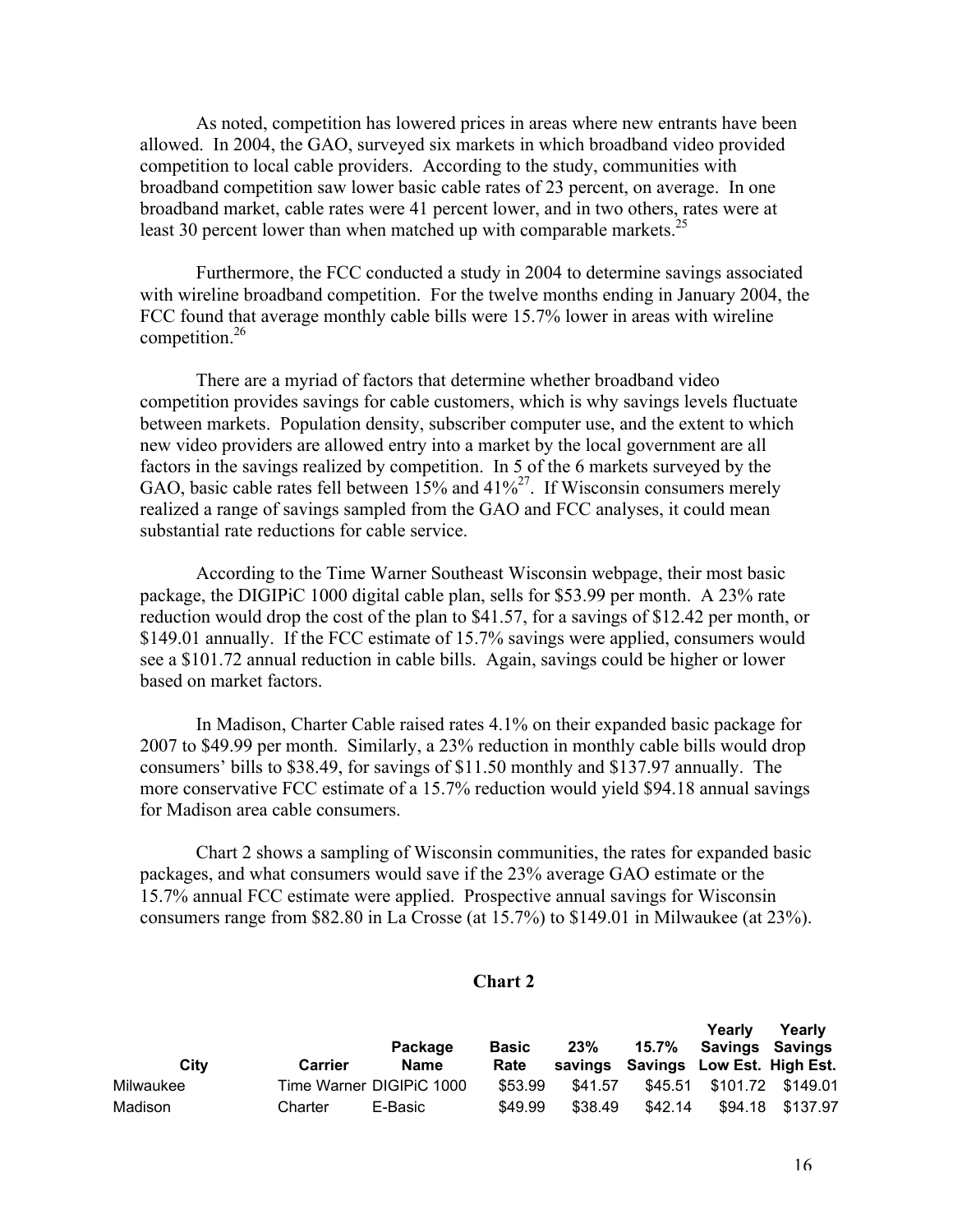| Stevens Point/Wausau Charter |         | E-Basic | \$49.99 | \$38.49                                  | \$42.14 \$94.18 \$137.97 |  |
|------------------------------|---------|---------|---------|------------------------------------------|--------------------------|--|
| La Crosse                    | Charter | E-Basic |         | \$43.95 \$33.84 \$37.05 \$82.80 \$121.30 |                          |  |
| Eau Claire                   | Charter | E-Basic | \$49.99 | \$38.49                                  | \$42.14 \$94.18 \$137.97 |  |

Actual savings will depend on a variety of factors, including state legislation that would reform local franchising agreements. For instance, if legislation requires carrying public interest channels, it could restrict the savings seen by consumers, as it would cost the new entrant more money to operate in a market. If a new statewide framework imposed burdensome network building requirements on broadband providers, the capital costs of those build-out requirements could be passed on to consumers.

The FCC eschews the argument made by the cable industry that the 10-year 93% increase in cable rates is due to the addition of new channels to cable systems, since different channels are of different values. They rebut the cable industry's reliance on "rates per channel," by saying:

The average rate per channel does not reflect the prices offered to consumers because cable operators do not permit consumers to purchase channels included in the expanded basic package on an individual basis, nor do they provide refunds to consumers who opt to have certain channels blocked. If cable operators offered consumers the option to purchase channels individually, it would be appropriate to consider the prices charged to consumers for those channels. Further, the use of the average rate per channel as a proxy implies that recently added channels are of equal value to previously existing channels. For example, the use of this data as a proxy would suggest that quality-adjusted prices would be unchanged if there were a 10 percent increase in monthly cable rates and a 10 percent increase in the number of channels; however, this does not take into account how consumers might value the additional channels. In particular, a consumer who placed no value on the additional channels would see a 10 percent increase in his or her monthly cable rates, but no increase in quality. $^{28}$ 

The FCC report also takes aim at the cable industry's claim that the rate increases were necessary because of increased programming costs. The report compares programming costs for competitive and noncompetitive communities, and shows how much of the increases are attributable to the increased programming costs.

In the non-competitive markets (which would include nearly all of Wisconsin), the FCC found that the increase in programming costs made up 51% of the overall increase in cable rates. In areas where there was effective competition, that percentage was much higher. For instance, in communities where direct broadcast satellite (DBS) is competitive, increased programming costs made up 70% of rate increases, while in areas with a second cable provider, programming costs ate up 74% of rate increases.<sup>29</sup>

This can be explained primarily by the fact that rate increases were smaller in competitive locations. Thus, an equal increase in programming costs will show up as a larger percentage of costs in areas with smaller rate increases. Companies in competitive markets have less leeway to increase rates. Yet these companies are still able to provide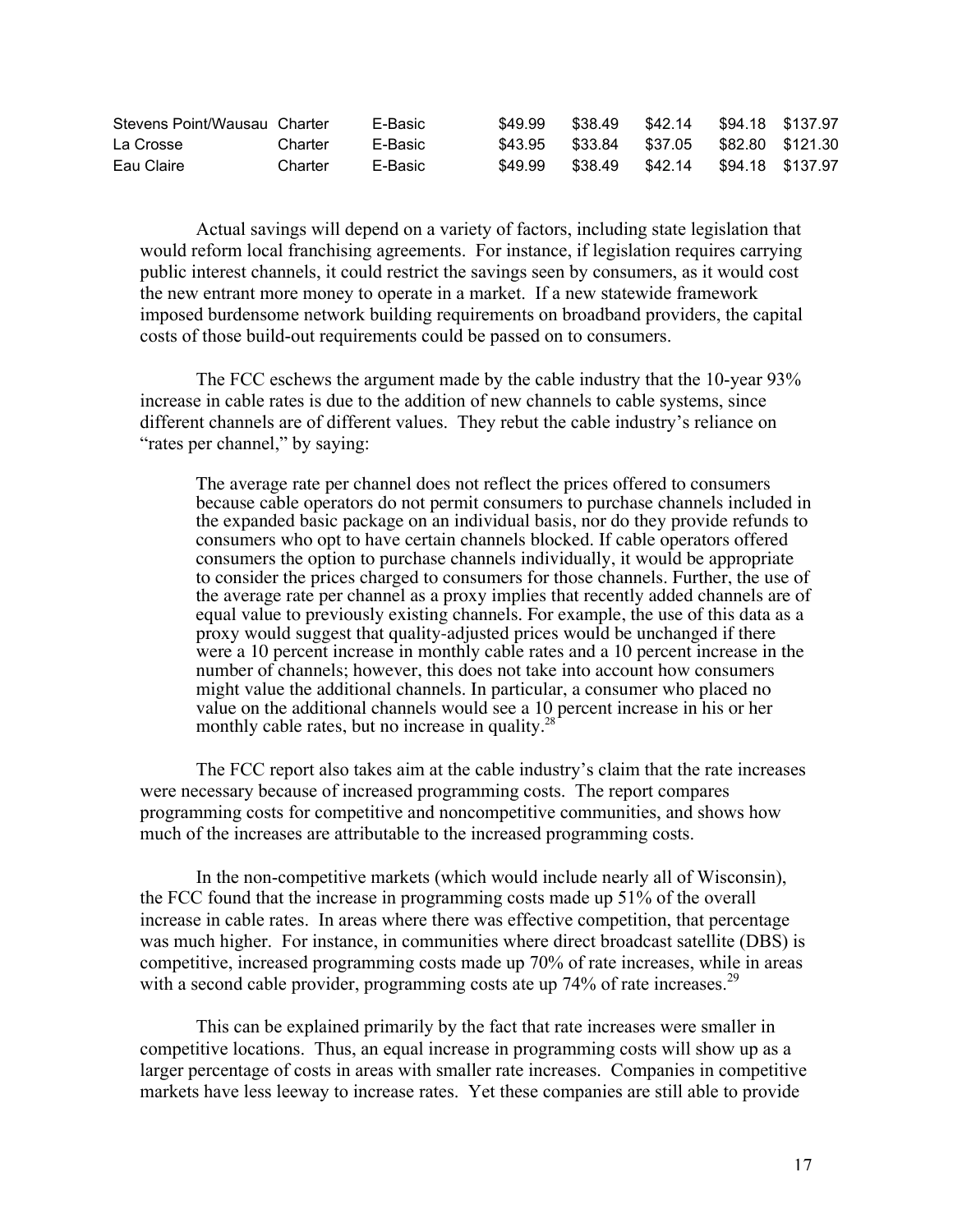service in an efficient and cost-effective manner to serve their customers. The fact that programming costs only constituted 51% of rate increases for noncompetitive areas leads one to wonder what the other 49% of the increase is for.

In their 2004 testimony before the U.S. Senate Committee on Commerce, Science, and Transportation, the GAO offered some explanations of why cable rates may be increasing at such a high rate. They note that programming costs are increasing at a quick rate, especially sports networks. However, they also point out that cable company advertising revenue has been increasing, which has offset some of the cost to consumers. Of the cable companies they surveyed, the GAO estimated that advertising revenue was able to offset nearly 31 percent of their total programming costs.<sup>30</sup> They also point out that many cable companies are seeing increased revenues from broadband and phone services, which should further offset increased programming costs.

According to the FCC report, cable rates are lower in communities where a statutory definition of "effective competition" is met.<sup>31</sup> These are communities where a second cable company is permitted to operate, where a sufficient number of homes have DBS service, where the incumbent cable operator has low penetration, or where a wireless operator provides service.

While rates weren't significantly lower in communities where satellite was the primary competitor, prices were dramatically lower in areas where a second cable operator was able to function. In noncompetitive communities, prices were 20.9% higher than in communities where a second cable company operated.

Chart 3 details the growing difference between the average monthly cable price in competitive markets versus noncompetitive markets. In 1997, competition saved consumers \$1 per month. By 2005, that savings had tripled to over \$3 per month. Clearly, cable costs in noncompetitive markets are growing at a faster rate that in markets where there is competition, as the spread between the two increases.

**Chart 3**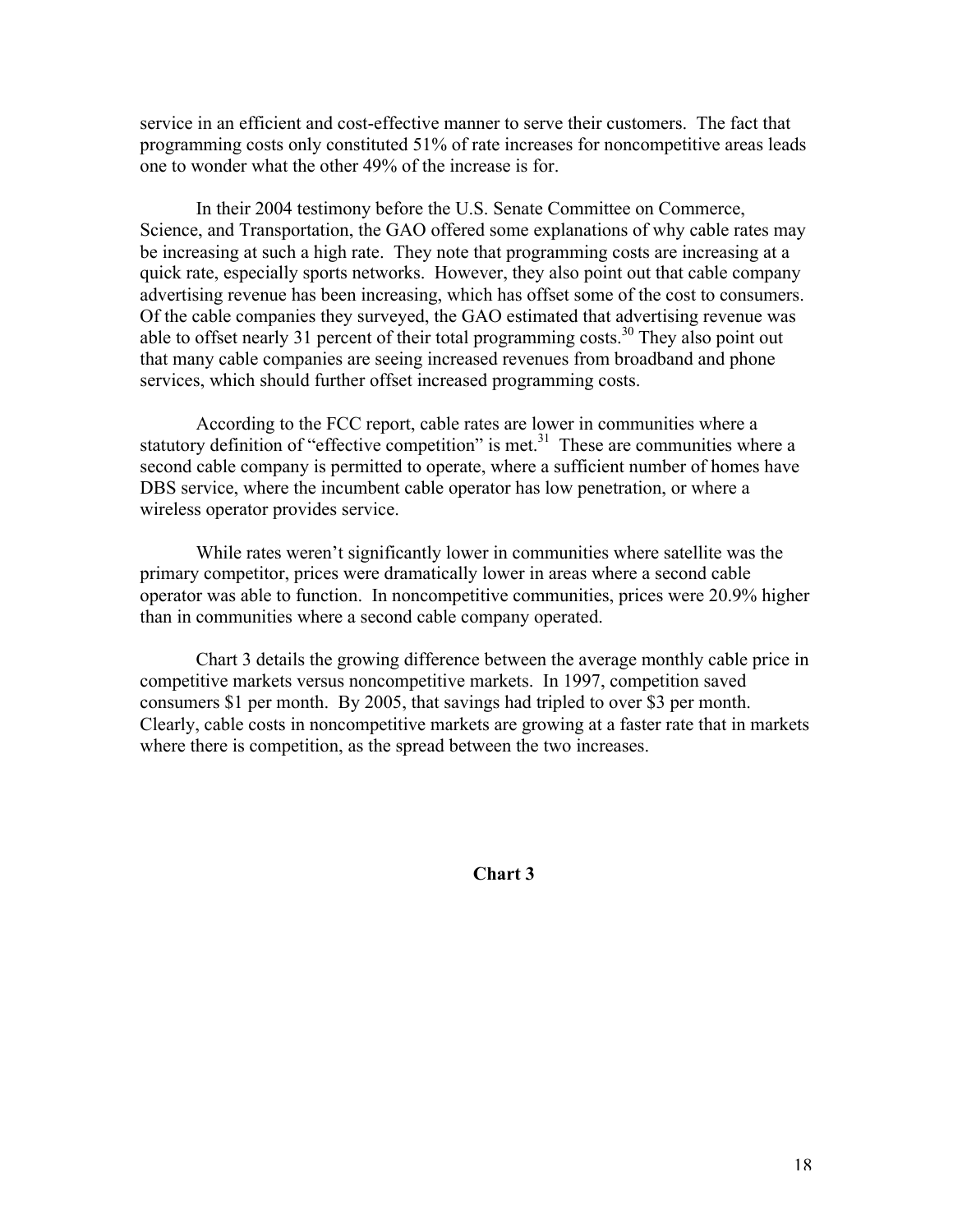

Source: FCC

The fact that DBS broadcasting has yet to provide effective competition to cable does not prove that broadband video service cannot, as the cable industry claims. DBS service is a completely different type of service, with unique challenges and barriers to attracting customers. For instance, customers must purchase a satellite dish system and have it installed on their home. For customers who don't own their own homes or live in condominiums, whether they can even set up a dish is at the discretion of their landlords or condo boards. It was only a few years ago that home satellite systems were so expensive as to be out of reach for most consumers, yet viewership is now growing with the drop in system costs.

The FCC report points out that in 2005, average equipment and installation charges are higher for DBS than cable.<sup>32</sup> Furthermore, fewer consumers subscribe to the DBS expanded basic package than cable's (88% to 84%). If DBS providers continue to make strides in reducing the overhead cost of equipment, they will be able to pass those savings on to consumers and provide more competition in the future.

#### **Other Benefits of Competition**

Competition also has benefits to consumers beyond simply price. When companies are forced to compete for customers, service also improves. As noted by Diane S. Katz of the Mackinac Center for Public Policy in Michigan, cable companies garnered lower customer satisfaction scores than the Internal Revenue Service in a recent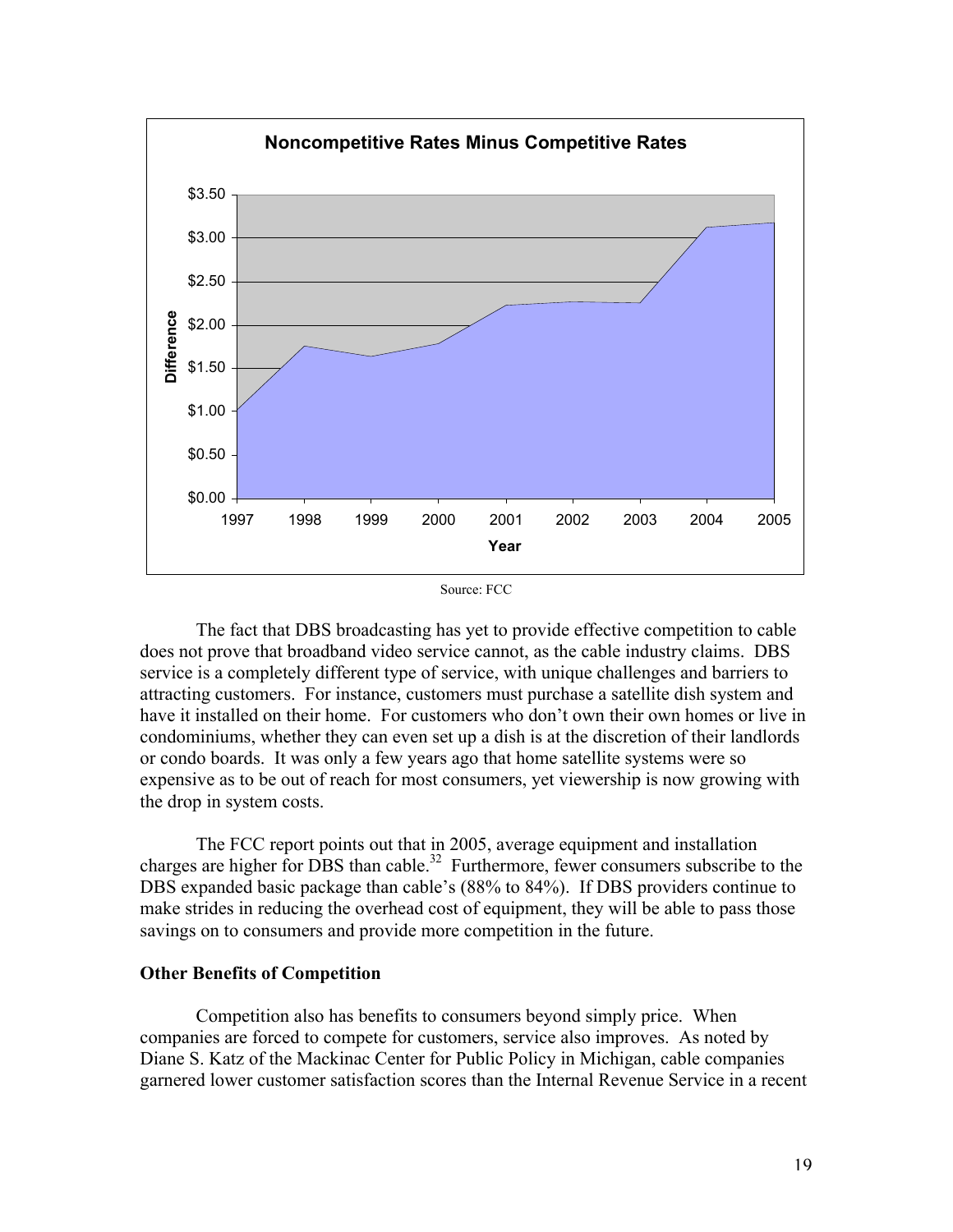nationwide survey. While survey respondents thought prices were too high, they also complained about service quality.<sup>33</sup>

According to the GAO broadband report, some local cable providers responded to competition by improving their customer service effort. One cable company initiated door-to-door visits with customers to discuss picture reception quality and answer questions about their service. <sup>34</sup>

Competition also gives consumers more choice in terms of programming options. When a single cable operator is allowed in a community, consumers are limited to whatever programming package their cable company offers.

This problem came to a head in Wisconsin in December of 2006, when the Green Bay Packers were scheduled to play an NFL Network-televised Thursday night game against their NFC North rivals, the Minnesota Vikings. Not only were the Packers still alive for a potential playoff spot, but it was entirely possible at the time that it could have been the last home game of the revered Brett Favre's career.<sup>35</sup>

Most major cable companies in Wisconsin didn't carry the NFL Network due to contractual disagreements with the network. Thus, the only way a Packer fan could see the game was to either buy a scalped ticket, go to a bar with satellite, or have DirecTV come to their house and set up a satellite so they could watch this one game.

According to AT&T, the NFL Network is available in Milwaukee on their "U-200" package, which includes 190 channels and high speed internet for a base price of \$74 per month.<sup>36</sup> According to Time Warner Cable's website for Southeast Wisconsin, the NFL Network isn't available on any of their packages.<sup>37</sup> Verizon offers the NFL Network on their FiOS "Premier" base package, which costs \$42.99 per month.<sup>38</sup>

This lack of choice, of course, made Wisconsin citizens furious. U.S. Congressman Ron Kind even sent a letter to the NFL urging them to make the game more widely available, calling the NFL's decision "ill-considered and financially-motivated." 39

Ironically, the day after Kind wrote his letter to the NFL Network urging them to make the game more widely available, U.S. Senator Russ Feingold wrote his own letter to FCC Chairman Kevin Martin protesting an FCC decision to promote more competition for cable. In his letter, co-signed with Representative Tammy Baldwin, Feingold says FCC support for easier video provider entrance into marketplaces would "threaten the public interest by limiting support for local public, educational and governmental (PEG) channels and institutional networks (INET), and allowing companies to exclude parts of a community from receiving service."<sup>40</sup>

Feingold's letter supports the antiquated notion that government should be in the business of deciding what people should watch. Mandating that video providers carry PEG channels supposes that a small group of individuals knows what the public should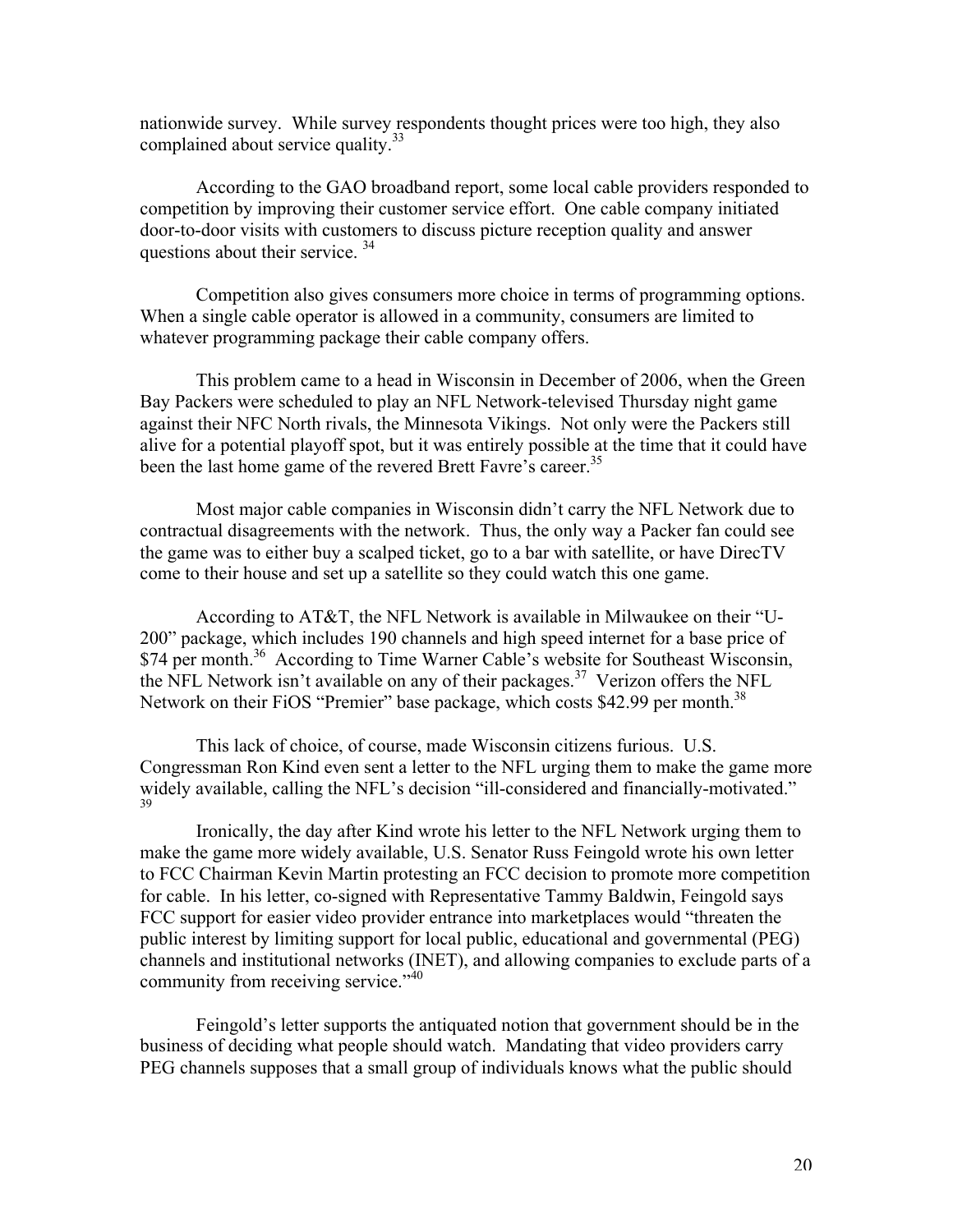be watching, whether viewers actually tune in or not. Video service subscribers pay for the delivery of these channels through higher monthly bills.

Since the content on some local public access channels can generously be described as questionable, local governments must mandate their inclusion on video systems to keep them alive. A Madison public access channel carries fringe programming such as "The LaRouche Connection," "Astrology, the Universe, and You," "Vegan Vixens," and "Disc Golf –  $LIVE!$ "<sup>41</sup> However, satellite providers aren't bound by franchising requirements, and generally don't carry PEG channels as a result – which gives them a competitive advantage.

Finally, another benefit to Wisconsin in expanding the video marketplace is the increased availability of new technologies to areas that may currently be underserved. For years, Wisconsin has been attempting to legislate incentives for broadband companies to provide service to rural areas. Sparse rural populations often make it less feasible economically to build high-speed internet service to homes in low-density areas. In 2003, Wisconsin enacted a law that provided a tax credit to businesses that provide service to previously underserved areas. Later that year, a bill was signed into law that limited the ability of municipalities to provide broadband service, in an attempt to spur on private investment in new networks.

Allowing companies that offer broadband video into previously underserved markets will encourage deployment of new technologies to that area. These services provide phone, video, and high-speed internet service that may or may not be offered by the local cable provider.

#### **Franchise Fees**

Any discussion of increasing video competition in Wisconsin must deal with the issue of franchise fees, which constitute a "hidden tax" on cable consumers. As noted, franchise fees are paid by cable operators to local governments for the right to operate within that municipality's limits. Generally, franchise fees are set at 5 percent of a cable company's gross receipts. According to the National Cable and Telecommunications Association, cable companies paid \$2.8 billion to local governments in franchise fees nationwide in  $2006<sup>42</sup>$ 

Cable companies pay \$45 million per year in franchise fees to local Wisconsin governments.<sup>43</sup> In actuality, the \$45 million paid to local governments is borne by Wisconsin consumers. This amounts to a tax on their cable service. And until now, consumers didn't have the opportunity to avoid paying the fee. Pursuant to Wisconsin law, municipalities are free to spend the \$45 million in any way they see fit.

The justification for franchise fees has long passed. Initially, franchise fees were charged to cable companies for the use of rights-of-way, and they pay for that access. However, phone companies such as AT&T and Verizon already have access to the rightsof-ways through their phone service. Furthermore, cable companies can expand their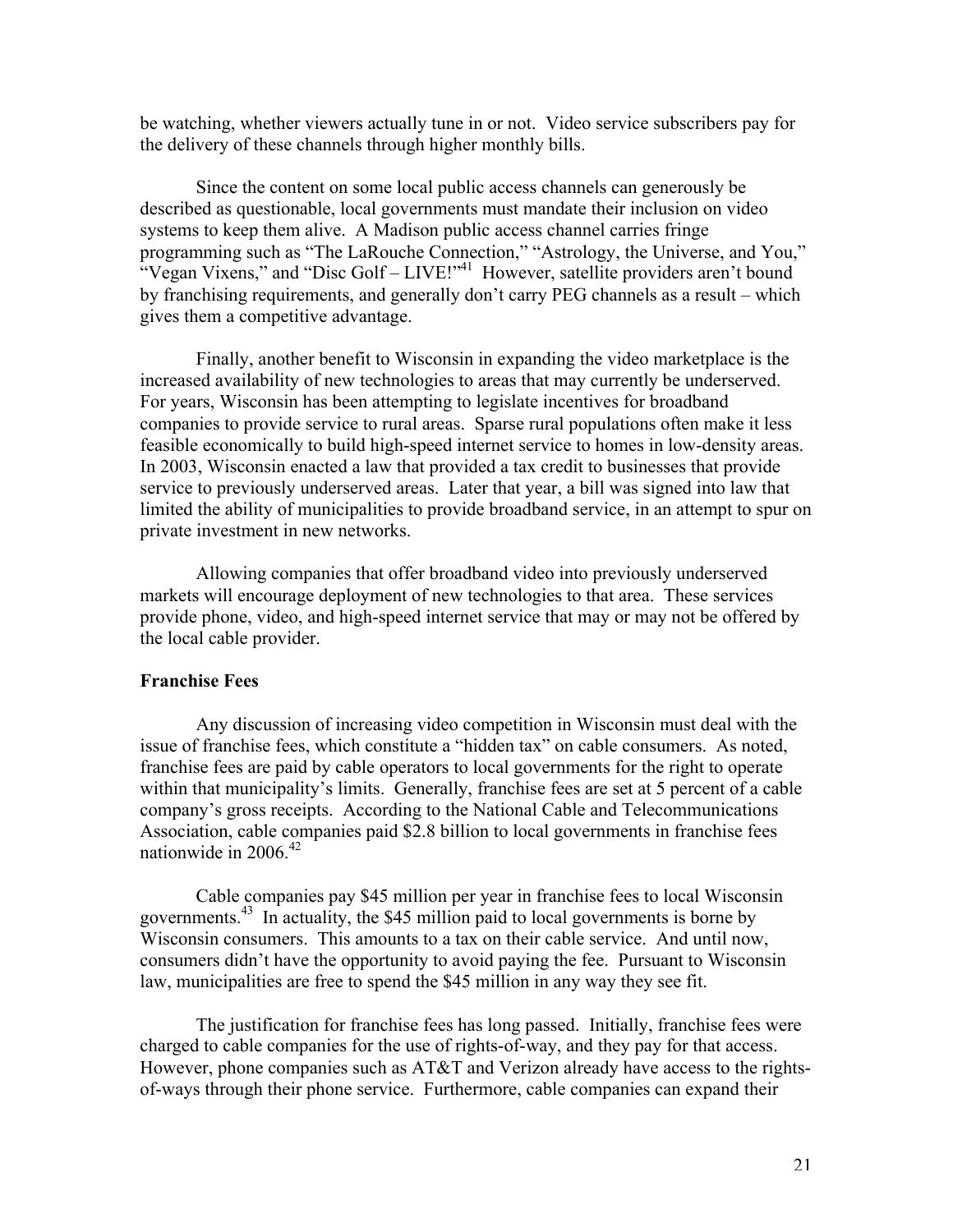service to include broadband and phone service without being assessed additional franchise fees, even though those services require expanded use of municipal rights-of ways. Requiring fees from phone companies looking to provide cable merely serves to protect the incumbent cable provider and thwart competition.

Franchise fees stand out as an anomaly in the telecommunications industry, as no other services have to form such an agreement on a municipal level. In a perfect world, franchise fees wouldn't be necessary. They discourage competition and create artificially high prices for video service. However, if competition caused a reduction in franchise fees, it is likely that local governments in Wisconsin would raise property taxes to make up for the lost revenue. For local governments, the most germane issue with competition is the potential loss of franchise fee revenue. According to the Wisconsin Taxpayers Alliance, total municipal property taxes in 2006 were expected to be 2.02 billion. If property taxes had to be raised to make up a \$45 million loss in franchise fees, it would require a 2.2% property tax increase statewide.

That scenario would only be necessary if franchise fees were eliminated altogether, which is unlikely. Another scenario involves broadband providers providing video service without paying a fee and slowly eating away at cable companies' market share, in the manner that satellite TV currently does. If this were the case, local governments would see a slow erosion in the amount of revenue collected via the franchise fee, as BSP providers gained more and more of the market within a municipality.

A statewide scenario would occur if BSP providers agreed to pay a fee, as has been done in other states that have enacted franchise reform. This could be done in the form of an agreement between the BSP and the municipality, or it could be dealt by setting up a new framework in state law. BSP providers have not opposed paying franchise fees in other states where franchise reform has been enacted.

Wisconsin municipalities have made it clear that if such a framework is constructed, the revenue from the new fee should go back to the franchising body. Since such legislation would also likely set up a statewide franchising framework, municipalities are worried that the fees could conceivably be sent to the state, rather than the local authorizing government. As noted before, nearly every bill passed nationwide to date assesses a fee to BSP providers and returns that fee to the local franchising entity.

By protecting the current franchising system, Wisconsin municipalities might actually be limiting their revenue. Numerous studies have shown that when competition is made available in video markets, the total number of subscribers to video services increases.<sup>44</sup> In some cases, it is the lower prices that lure people to become subscribers where they weren't before. In other cases, the new network infrastructure reaches individuals more quickly than it had when there was only cable provider. If BSP providers agree to pay franchise fees, it is conceivable that revenues to local governments would increase.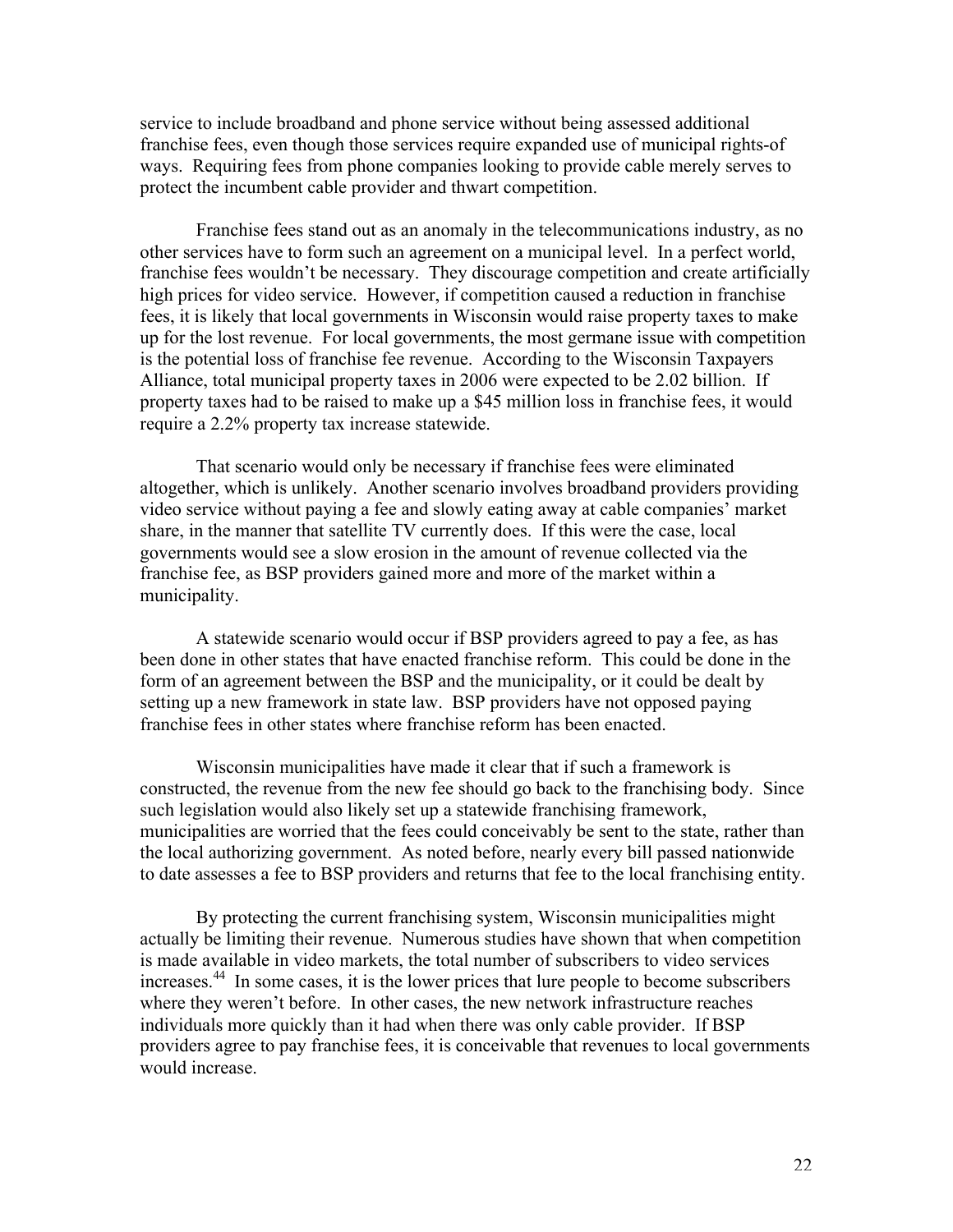However, even if municipalities realize new revenue through expanded viewership, it still begs the question of whether fees should be assessed. The theoretical determination that franchise fees are unnecessary clashes with the practical consequences if the fees are not charged. If these fees are not assessed, municipalities will likely fight any new entrant with endless litigation, which would delay implementation of the new service. Some municipalities have indicated that if they don't sue prospective new entrants to keep their service out, they risk being sued by the incumbent cable provider for violating the current franchising agreement.

As the previously cited studies show, consumers benefit greatly from increased competition in the video service market. In some cases, cable bills drop by at least 20 to 25 percent when competition is introduced – which would more than make up for any fee assessed to a new provider. If the offer of new revenue to a municipality is enough to encourage them to let a provider operate more quickly, then that deal is worth it to consumers. Competition delayed is competition denied – which is bad news for video subscribers. Even if a fee is assessed to BSP providers (and therefore consumers), the effect of instant competition is likely more than enough to offset the fee, leaving customers well ahead on total savings.

#### **Build-Out Provisions**

One of the most contentious issues with regard to cable franchise reform is the extent to which new entrants to a market are required to provide their service within that market. These so-called "build-out provisions" make a substantial difference in whether it is economically feasible for a new entrant to provide video service in a given market. In order to build their networks, broadband providers currently have to install large boxes in the rights of way to transfer the high speed signal via digital phone line. Often times, build-out provisions can be the tools used by municipalities to deter competition, thereby preserving existing exclusive franchise agreements.

A build-out provision in a franchise agreement generally requires a provider to build their network out to a certain percentage of the market. This is intended to prevent new video companies from "cherry picking" customers, or providing service to only a select few. Cable build-out agreements mandate that nearly all consumers in certain areas be provided the opportunity to purchase service.

In application, build-out provisions have become the means by which municipalities deter competition. In a free market system, a new competitor would be able to provide a service in whatever geographical area they want. However, the antiquated regulatory system that oversees cable television is not a free-market system.

The United States Department of Justice has recommended that no build-out provisions be a part of agreements with new entrants, due to the deterrent effect they have on competition. In an ex parte memo to the FCC, the DOJ says: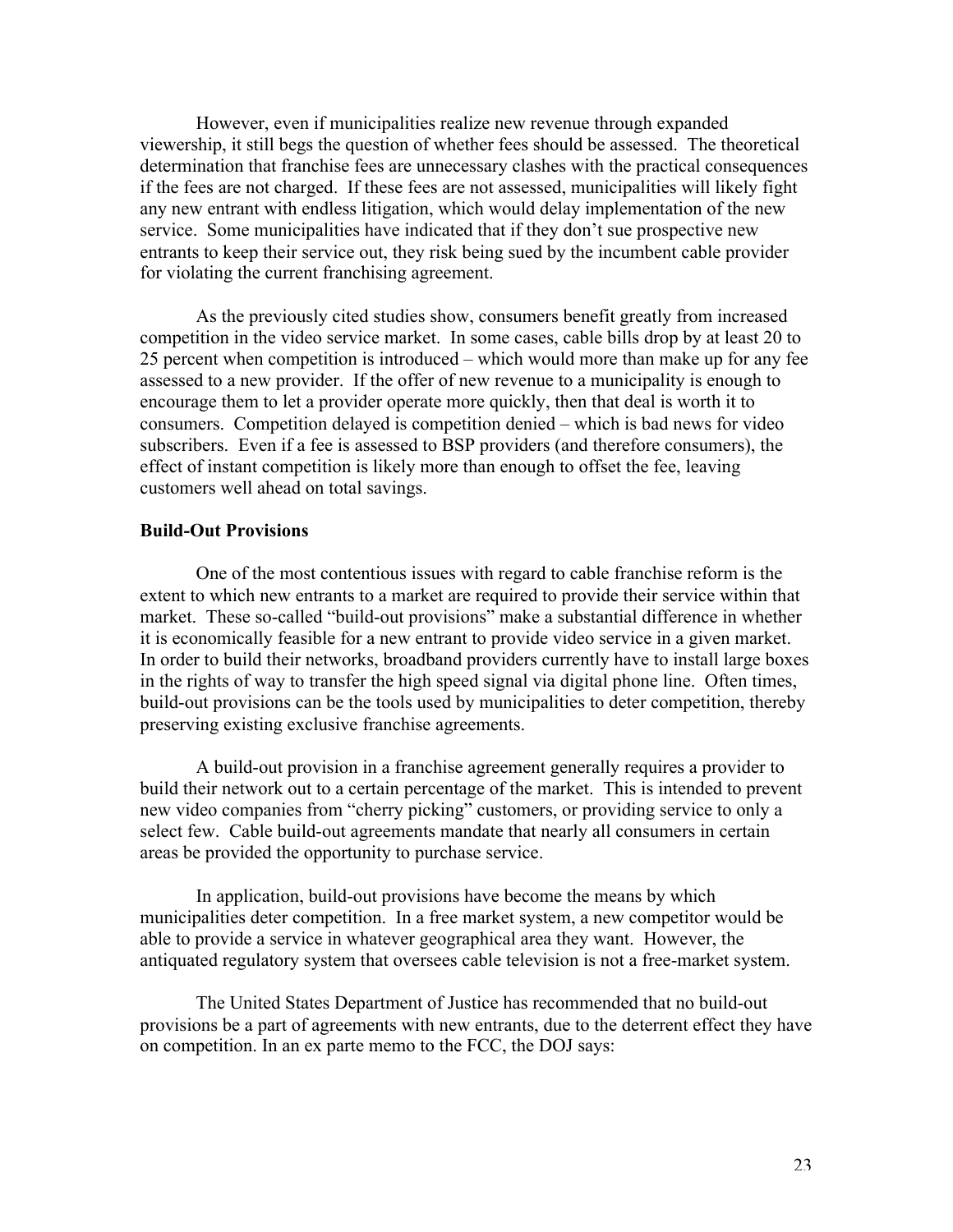A number of factors inform a potential entrant's decision whether to serve a particular geographic area, such as population density, local construction costs, the characteristics of the technology to be used, the ability to use existing facilities, and potential revenues. And, of course, earnings are affected by the existence of other providers and, for new entrants, the costs of competing to attract customers away from incumbent providers. Build-out requirements that impose on an entrant the obligation to serve a geographic area that the entrant had concluded would be uneconomical to reach can lead to the entrant abandoning its plans for the entire area or, if the entrant agrees to the condition, result in competition being less vibrant or efficient. When the entrant agrees to such a build-out requirement, prices may be higher than they would be otherwise, due in part to the entrant's increased construction costs or inability to make optimal technology choices, or because the area cannot economically support another competitor.<sup>45</sup>

Municipalities often force new entrants to sign extensive build-out clauses that require a substantial initial capital investment. Build out clauses require broadband video companies to finance for a network that they don't even know will be successful, to communities where they don't know if their product will sell. Drawing service areas through the municipal governmental process, rather than allowing a company to follow through on its business plan, deters new entrants from entering a market.

In addition to deterring entry into a new market, build-out provisions also keep prices artificially high. Requiring new entrants to overextend their network building plans forces the costs of that network on to the new subscribers. This prevents prospective competitors to cable companies from initially offering rates as low as they'd like, since they have to pay for a network that may not be used for years.

Cable companies argue that they were subject to build-out provisions when originally granted their franchises. Municipalities believe that build-out agreements are necessary to guarantee access to low-income and low-density populations. Under the 1984 Cable Act, it is permissible for municipalities, through the franchising process, to "assure that access to cable service is not denied to any group of potential residential cable subscribers because of the income of the residents of the local area in which such group resides."<sup>46</sup> Municipalities argue that without mandating service in lower income areas, only wealthy, high-density areas will be able to receive the video services.

Ironically, the supposed concern for whether certain groups of people will receive service actually hurts the chances of those individuals being provided service. Unrealistic build-out provisions serve as a barrier to entry for potential competitors, who may decide that it's just not worth the initial investment to provide service in a given area. Thus, low-income and rural consumers who are supposed to be guaranteed competition end up getting no competition at all. Without build-out provisions, those consumers would likely get service, but only after a new entrant can set a solid financial foundation and branch out to those areas.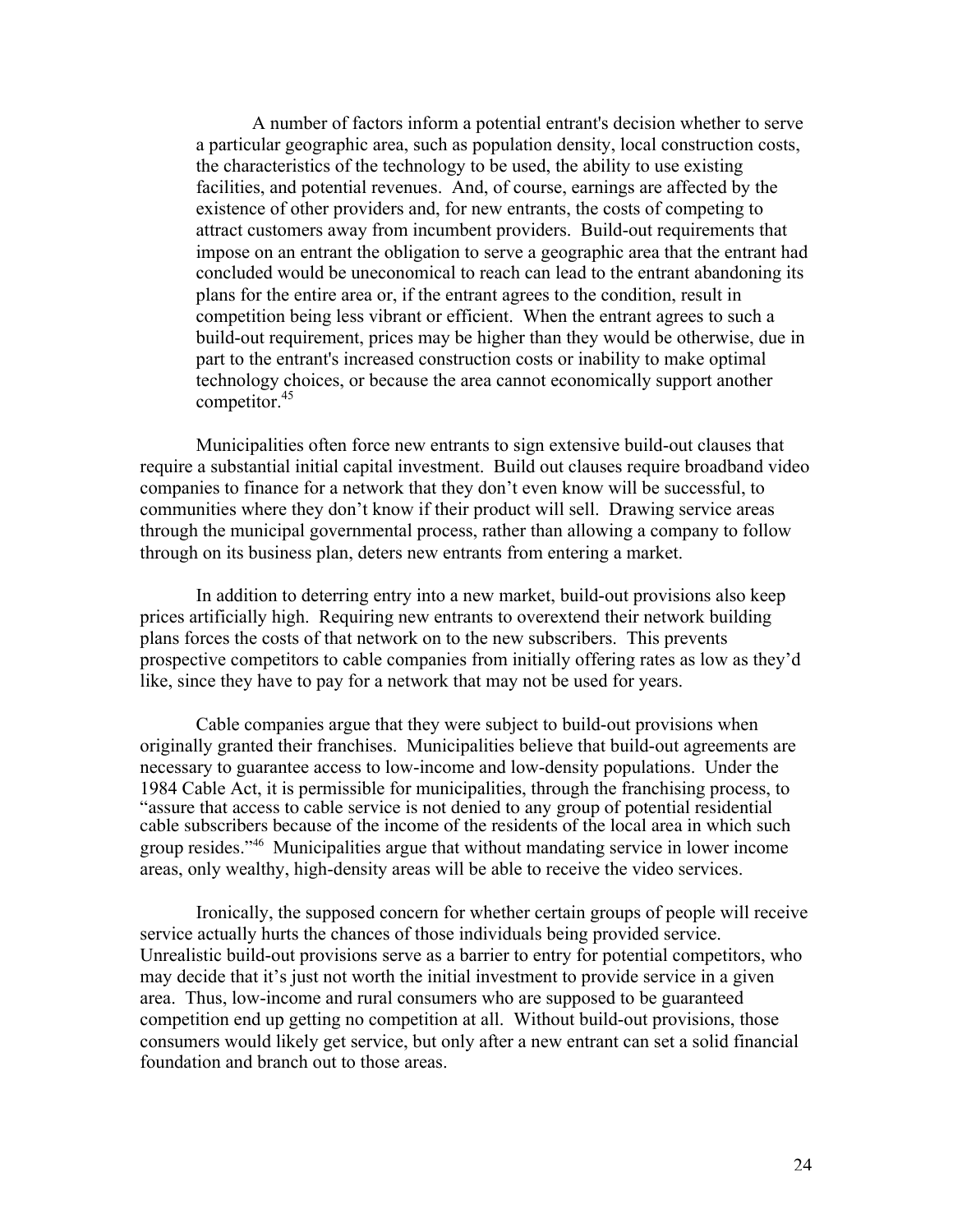Some municipalities have been able to compromise with new entrants by offering what are known as "success-based" build-out provisions. Under such an agreement, a new entrant would be required to build their network out on the condition that their product is selling. If their product isn't selling, the build-out provision would be cancelled.

Municipalities and incumbent cable providers often make the argument that franchises and build-out requirements should be necessary for phone providers to achieve "symmetry" between the two systems. Cable companies argue that they were subject to build-out provisions when they signed their franchise agreements, and to truly be competitive, phone companies getting into the video business should be subject to the same regulations. Others may argue that build-out provisions promote competition, since more consumers would have the network available to them than if the phone companies started small and expanded into a market.

Some states actually have "Level Playing Field" statutes, which mandate that local governments may not issue new franchises that are less burdensome than the franchise owned by the incumbent provider. These states include Alabama, California, Connecticut, Florida, Illinois, Kentucky, Minnesota, New Hampshire, Oklahoma, Tennessee, and Virginia. While Level Playing Field laws prohibit less burdensome franchise requirements for new entrants, they generally do not outlaw more burdensome requirements for new providers. This means municipalities are welcome to impose tougher restrictions on prospective competitors if they intend to protect the incumbent.

George Mason University economist Thomas Hazlett addresses the issue of "symmetry" with regard to build-out provisions in his paper "Cable Franchises as Barriers to Video Competition." Hazlett points out that the basic justification for franchise agreements has shifted. He says:

It is crucial to note, at the outset, that the "symmetry" argument now serves to justify franchise obligations for entrants even as the original rationales – natural monopoly and rate regulation – have disappeared. The premise of regulation has flipped from *consumer* protection to *incumbent* protection. Incumbents would be harmed financially under rules resulting in greater competitive system build-out; that they ardently support such obligations for entrants is compelling evidence that the mandates are expected to reduce the scope of head-to-head competition altogether. <sup>47</sup>

With regard to the cable industry's desire for "fairness," Hazlett points out that existing cable systems took decades to construct. Often times, existing cable networks were built before any franchise was created (federal law made franchises mandatory in 1984). Even when cable companies are supposed to abide by build-out provisions, it is unclear how many actually do so. According to an analysis conducted by Hazlett, twothirds of California cable companies had failed to live up to their build-out requirements during their five-year agreement terms.<sup>48</sup> Thus, if the goal is to enact "equal burdens" relating to build-out on new entrants, how will that be measured if the incumbent isn't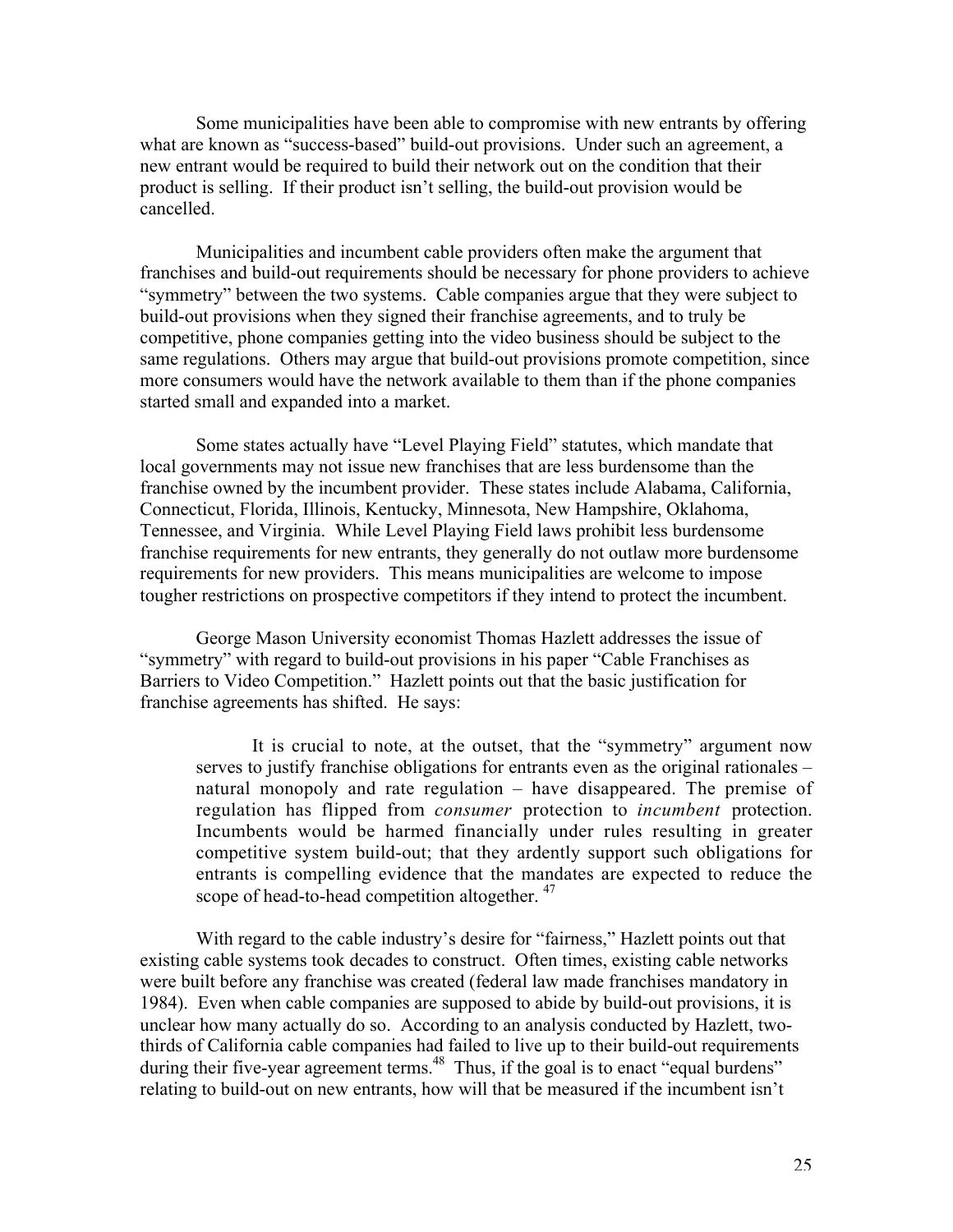living up to their deal? Ironically, incumbent cable companies would assuredly litigate to make sure a new entrant was meeting their build-out obligation, while the incumbent likely had a great deal of leeway in actually living up to their own build-out requirement.

Hazlett also points out that supposedly "symmetrical" franchising provisions are actually asymmetrical when applied to new entrants. Specifically, build-out requirements are financially more onerous on new entrants who are not first into a market. Building a network is much more financially feasible when there is no competition, since a monopoly is likely to have a built-in consumer base. When cable companies initially built their infrastructure, they were the only way customers could get cable-type programming. Customers were easy to come by, since they were the only game in town – so building a network was likely a profitable endeavor.

The obsolescence of Level Playing Field build-out requirements is demonstrated by the cable companies' own successes. The Telecommunications Act of 1996 paved the way for cable companies to branch out into providing both voice and broadband services. As a result, cable companies now enjoy the ability to provide phone and data service to whomever they want without having to obtain onerous franchise agreements. This means cable companies providing phone service aren't subject to any sort of "universal service" agreements, to which they insist phone companies that provide video must adhere.

When cable companies began offering telephone service, they did so only in selected markets, in order to build a profit base before expanding service. Rural areas and business customers were often avoided, as the profit margin didn't make if feasible for cable companies to provide service. As Hazlett points out, the practice of offering selective service based on economic factors is called "red-lining," which is exactly what cable companies accuse prospective video competitors of likely doing.

Some may argue that allowing companies to provide video service to certain submarkets at their own pace will disadvantage consumers in areas they choose not to serve. Studies have shown that providing competition in one sub-market doesn't raise rates in nearby sub-markets.<sup>49</sup> Furthermore, if competition is forced through build-out provisions in markets where it isn't economically viable, there may be no competition, as the new provider may not be able to afford to provide any service within the market.

So while limited competition in a market may not impact consumers equally, it will provide price relief to those consumers that are able to get service initially. As a new entrant gains customers and branches out, other areas will get service and see the benefits of competition. However, inflexible build-out provisions will make sure nobody receives the benefits of competition, as they could likely deter a new company from providing service.

Build-out provisions impose an undue burden on new entrants to a video market, and serve as the means to prevent competition in markets that choose to impose them. The quickest way for a municipality to ensure new service to underserved areas is to allow companies to grow their product at their own pace. Forcing them to build an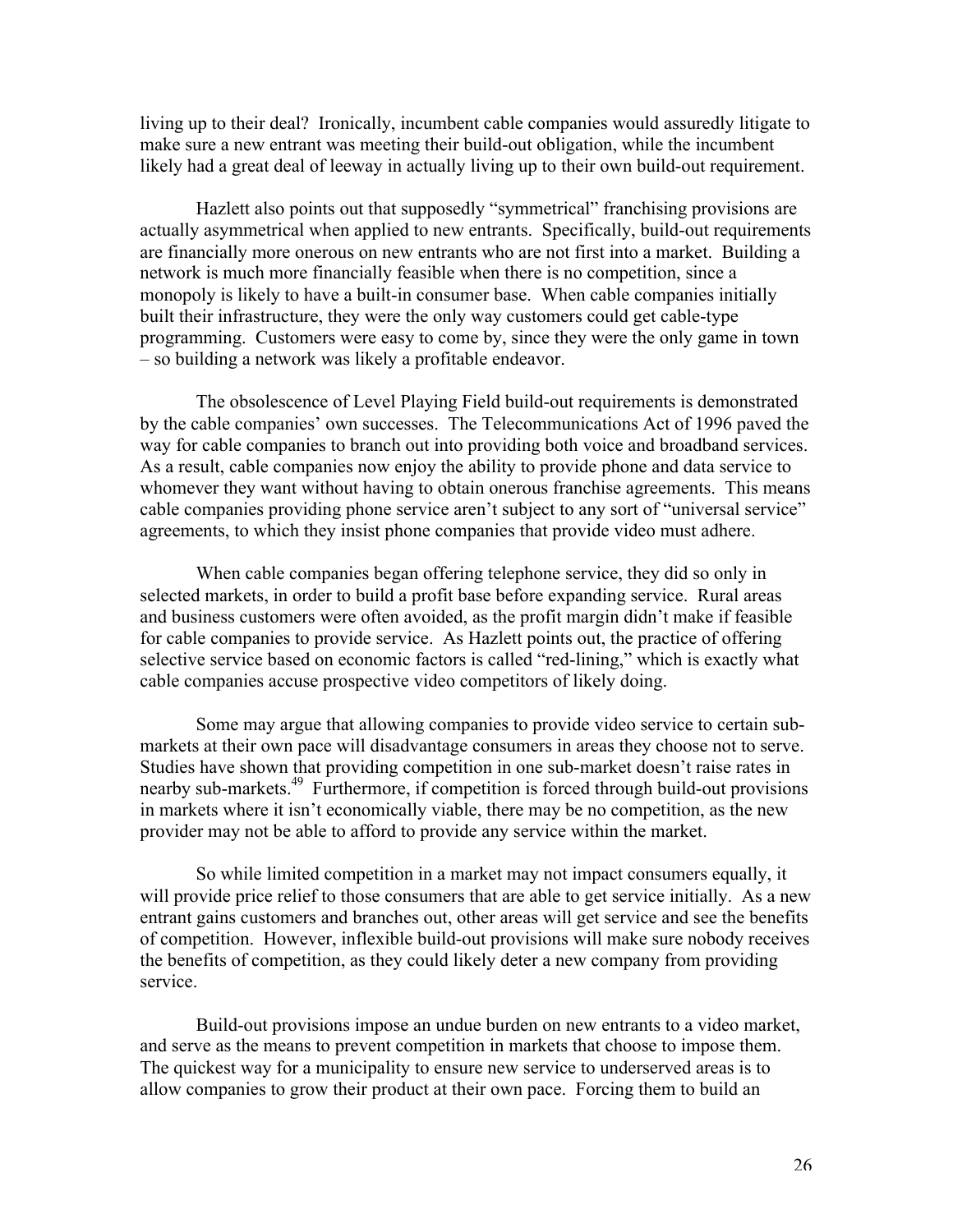infrastructure without customers only guarantees that those individuals will never get service, as new entrants will likely decide the cost of providing new service isn't worth the potential economic benefits. The only way to provide competition is to allow competitors the easiest path of entry into a market – which build-out provisions prevent.

### **Statewide Franchising**

Existing law that requires new entrants to negotiate franchise agreements at the municipal level serves as a barrier to competition. Any new entrant into the video market would have to negotiate over 1,850 separate franchising agreements just in Wisconsin if they had to do so on a municipality-by-municipality basis.<sup>50</sup>

As noted before, delaying competition clearly hurts consumers. The sooner new entrants are allowed in local markets, the sooner consumers will see the benefits of lower prices, better technology, and improved customer service. Forcing BSP companies to negotiate thousands of agreements constructs a barrier to consumer relief.

Statewide franchising agreements also standardize the franchise fee framework. While federal law caps franchise fees to 5 percent of gross video revenues, municipalities have leeway in determining what constitutes "gross revenues" for a provider. Some municipalities include local advertising revenue, commissions from home shopping networks, and fees paid by cable network programmers to local providers in the definition of "revenues."<sup>51</sup> Creating a statewide franchising framework would set a uniform statewide definition of revenues, which will give new entrants more certainty in what their costs are likely to be.

A statewide franchising system could also serve to benefit incumbent cable providers. Some states have included provisions in their franchise reform laws that allow an incumbent cable operator to obtain a statewide franchise upon entrance of a competitor in their service area. Others merely require cable operators to obtain a statewide franchise when their current franchise agreements expire.

Such an arrangement removes the ability of municipalities to deny new cable companies the ability to provide competition within their market. However, the natural barriers to entry for a new cable company would still exist, as the incumbent cable company would continue to own the existing infrastructure. The only way true competition between traditional cable companies can exist is if there is a line-sharing agreement is mandated, similar to the wire-sharing that occurred with phone companies in the 1996 Telecommunications Act.

As previously noted, all state franchise reform legislation to this point has set up a statewide franchise fee to be paid by the new entrant, and directs those funds to the local franchising authority. Thus, while the franchise is granted statewide, local governments continue to collect the revenue that they currently realize from existing cable franchise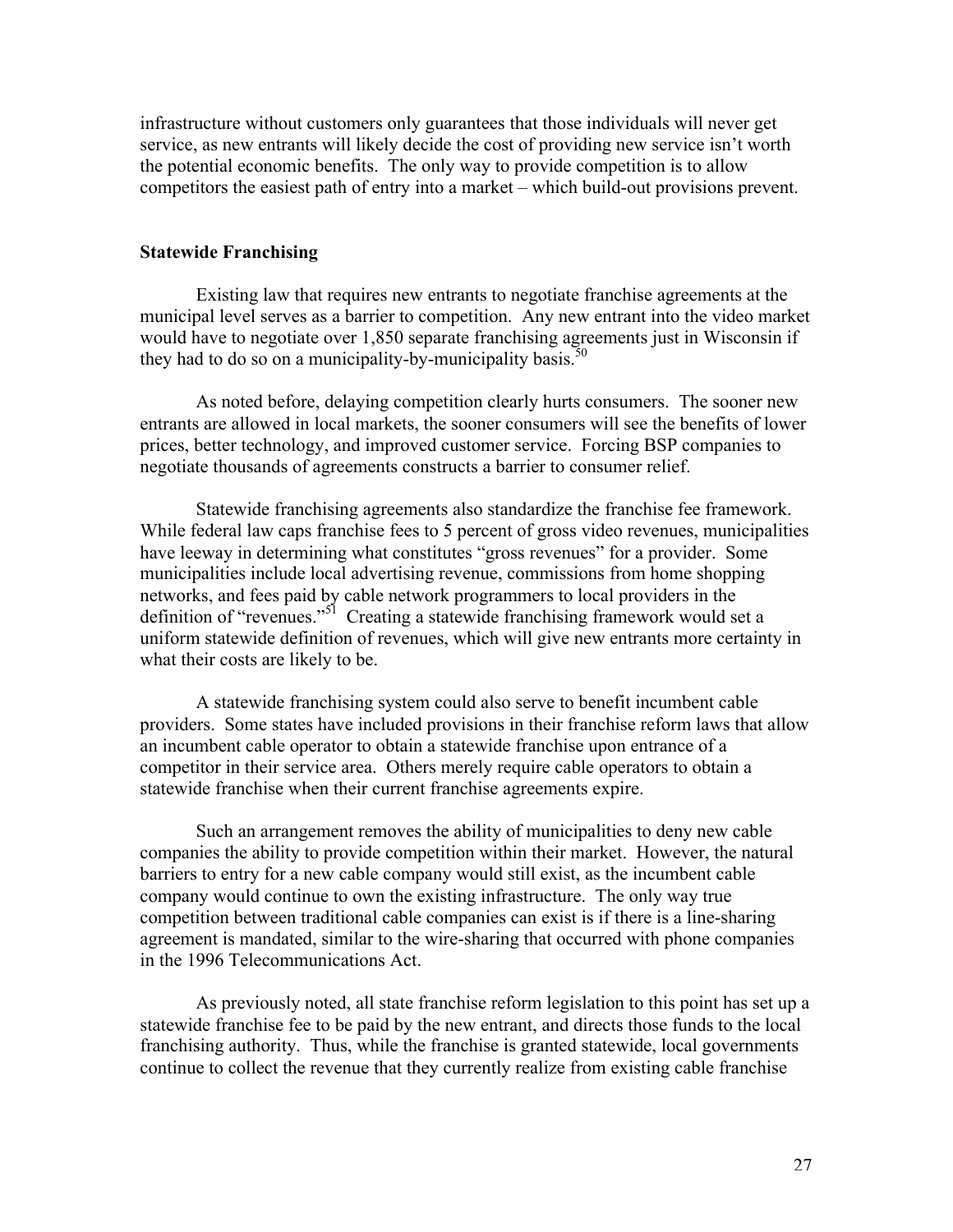agreements. This has likely been a key point in municipalities' acceptance of statewide franchising arrangements.

Finally, the idea that municipalities need to regulate video services on the local level has become outdated. Satellite video providers have proven that franchising is not necessary to ensure quality service, as they are not required to obtain franchises.

#### **The Future**

Just as previous video industry regulation grew outdated as technology developed, so will any law changes currently being considered. While broadband television service is a new and exciting technology now, it may only be a few years down the road that technology exists to bundle television, phone, and data service wirelessly. In fact, in March of 2007, Verizon announced plans to stream television programming from eight major networks directly to cell phones.<sup>52</sup>

Some would say that satellite television already represents a wireless network at work. While there is no wire running to a consumer's home, there are still barriers to obtaining satellite service. First, a consumer must have a home where they can put a large satellite dish. Secondly, they must have a south-facing view of open sky. Finally, there are costs associated with purchasing the equipment necessary to receive satellite service.

Furthermore, satellite companies currently do not offer data and phone service. Bundling of services will be important when wireless networks are developed, as consumers will likely see reductions in rates when products are bundled. Also, satellite service is fixed to a consumer's home. It's not too distant in the future when consumers will be able to receive premium television service on their laptop computers and in their cars. Communications companies are already offering phone and data service wirelessly – how far behind can television service really be?

Clearly, phone companies are betting that hard-wired networks will remain viable in the near-term future. AT&T reports capital investments of \$4.6 billion to construct its new wire-based video network nationwide. Certainly, they have done cost/benefit analyses and have determined that the expensive new network is worth it for them.

But what if wireless technologies develop quickly? New broadband video services could merely be a stepping stone to a wireless system that would render the wire-based service obsolete. Current new systems could merely be a transitional phase – much like the advent of the cordless phone era was a brief period between hard-wired phones and completely wireless cell phones.

When society goes completely wireless, it will render the current franchising regime obsolete. Consequently, it will render the laws currently being considered around the country obsolete, as they generally retain franchising agreements, just in different forms. Companies will be able to compete for customers no matter where the consumers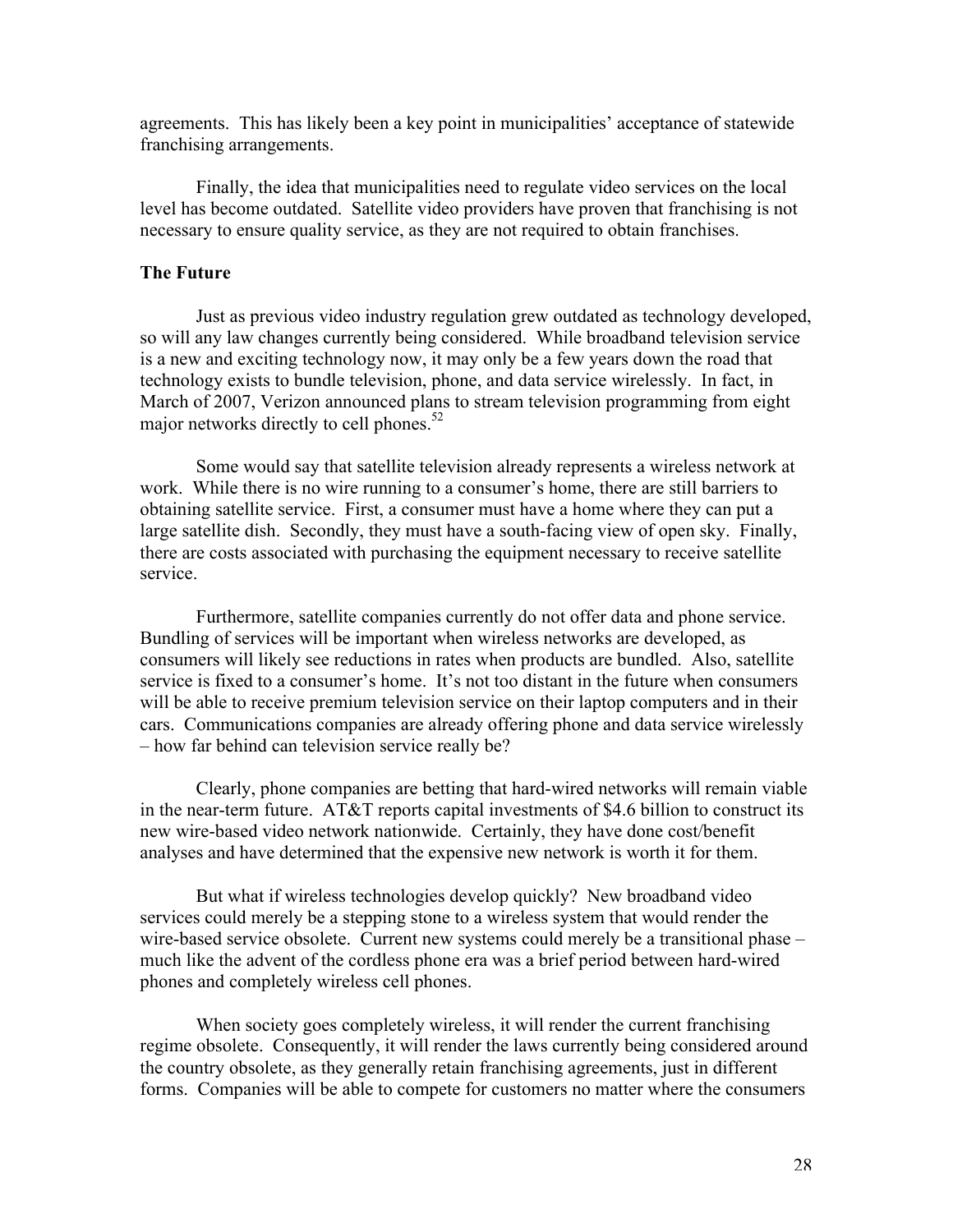reside, much like digital phone service today. As a result of that increased competition for consumers, rates will likely drop, service will improve, and consumers will be offered more programming options.

When current lawmakers look at current deregulating legislation, they should also pay attention to issues that will arise in the future. For instance, a wireless society will eliminate all the revenue for local governments through franchise fees. It is imperative that both local and state governments have a plan in place to address this funding shortfall when it happens (it could already be happening gradually with the growth in satellite service).

Any legislation should be wary of the effect it will have on competition from multiple companies in the future. Competition among several companies is good for consumers, not just when a single company has an interest in breaking into a market. Lawmakers should keep this in mind when drafting specific legislation designed to help a single provider.

## **SUMMARY**

In the fast-moving world of technology, governmental policies have become antiquated and cumbersome. Laws requiring monopolistic cable franchises have become relics of a bygone era, and have served to retard investment and innovation in video services.

Wisconsin can reverse this trend by encouraging statewide video franchising reform. Providing consumers with a choice in video services will improve prices, encourage better customer service, and trigger more investment in innovative new technologies. Such a change will make new technology available to customers who previously could not access cable or high-speed internet services, and could provide municipalities with extra revenue, depending on how the framework is structured.

Furthermore, the extent to which competition is effective depends largely on how much competition is allowed. Build-out provisions, forcing new entrants to carry PEG channels and other mandates obstruct many of the benefits true competition can provide. Erecting barriers to new competition does not guarantee more consumers will see the benefits, as some suggest. Instead, making competition more burdensome only makes it less likely that any consumers within a market will be able to benefit from the cost savings associated with franchise reform.

Franchise fees pose a unique challenge for proponents of more competition within the video industry. The fees represent a tax on consumers, keep rates artificially high, and thwart effective competition. Conversely, new video entrants have calculated that paying the fee is in their best interest, as it allows them the ability to provide competition more quickly within a market. When the fees are paid, municipalities are less likely to obstruct their entry into a market, which allows for speedier competition. As previously noted, the benefits of competition to consumers often far exceed the extra fee they must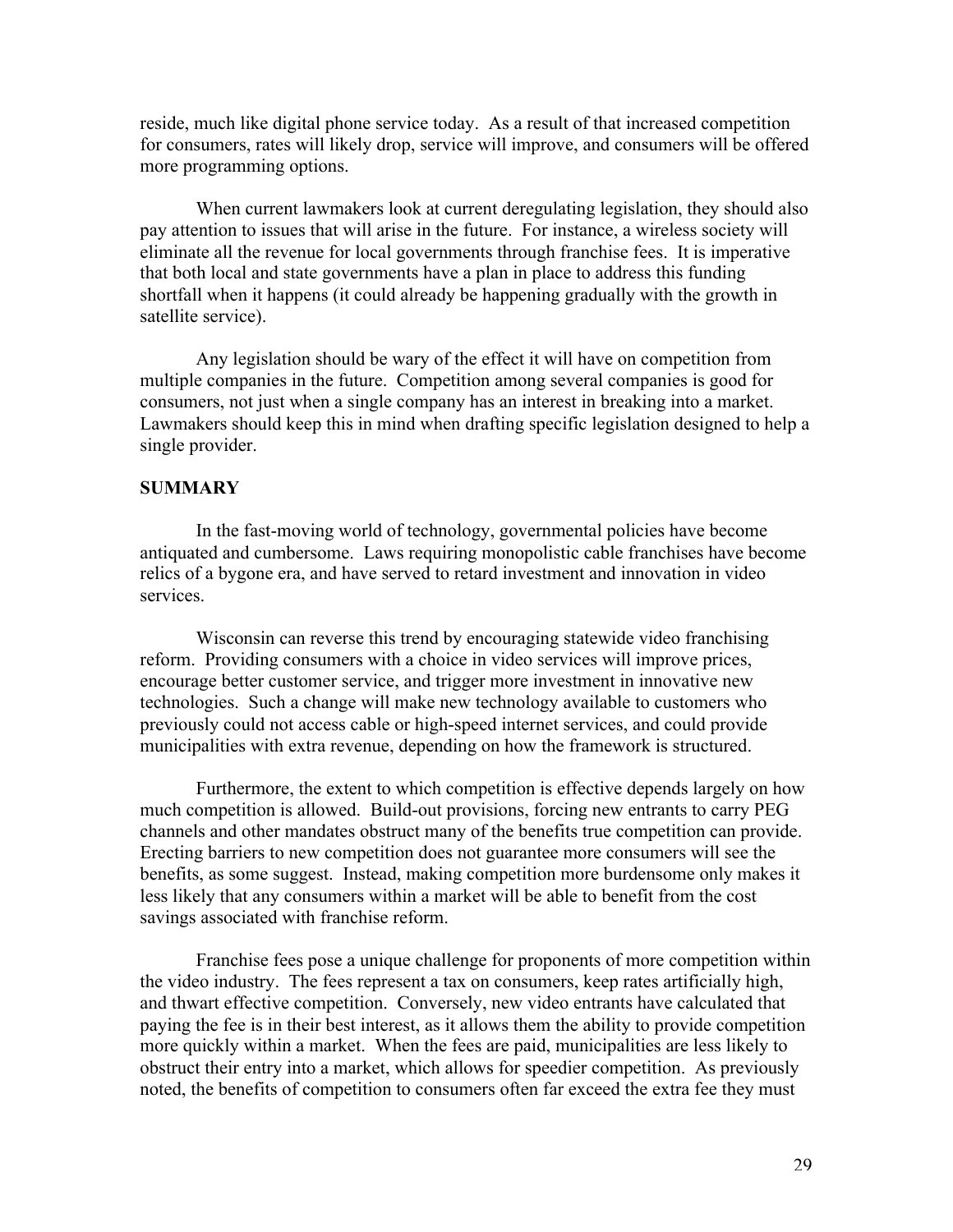pay on their bill as the franchise fee is passed on to them. Therefore, consumers are better off the sooner they are allowed a choice in video service.

Future technological advances will likely render the current franchising system obsolete within years. Even bills that are passing state legislatures today are likely to be outdated when wires cease to be the data delivery method of choice. While new laws providing video competition to cable are beneficial to consumers now, they should consider what new technological advances could mean in the future, and what effect that will have on consumers.

## **ENDNOTES**

<sup>6</sup> Jonathan E. Samon, "When 'Yes' Means No: The Subjugation of Competition and Consumer Choice by Exclusive Municipal Cable Franchises," Seton Hall Law Review 747.

 $7$  City of Milwaukee, "Milwaukee Cable History" http://www.ci.mil.wi.us/CableHistory1365.htm

<sup>8</sup> Larry Sandler, "TV Battle Goes Local: Cities Consider Implications of Internet Video," Milwaukee Journal-Sentinel, October 22, 2006.

<sup>9</sup> Grant Langley testimony to the Wisconsin Senate Committee on Commerce, Utilities, and Rail, February 7, 2007.

<sup>10</sup> Sample letters to elected officials: http://www.cityofmadison.com/mcc12/telco.html

<sup>11</sup> "ANTI-CABLE TV ADS JUST THE START OF A BIG BATTLE IN THE CAPITOL," Wispolitics REPORT, February 9, 2007.

<sup>12</sup> Anita Gallucci, "When AT&T Comes A-Knocking: Video Competition at What Price?," October 2006. http://www.lwm-info.org/legal/2006/10october/comment.html

<sup>13</sup> Ibid (citations removed).

 $\frac{1}{1}$ <sup>1</sup> National Cable and Telecommunications Association, "The History of Cable Television." http://www.ncta.com/ContentView.aspx?hidenavlink=true&type=PageSectionNctaAbout&contentId=2685

 $2^2$  Federal Communications Commission, "Report on Cable Industry Prices," Feb 4, 2005, http://www.fcc.gov/Daily\_Releases/Daily\_Business/2006/db1227/FCC-06-179A1.pdf

<sup>&</sup>lt;sup>3</sup> The Governor's Blue Ribbon Task Force on Cable Communications Final Report, 1972 FIND DATE

<sup>&</sup>lt;sup>4</sup> Peter Krug, "Cable Television Franchise Fees for General Revenue: The 1984 Cable Act, Wisconsin Law, and the First Amendment," *Wisconsin Law Review*, 1985 no. 5.

<sup>5</sup> *Ripon Cable Co. v. City of Ripon*, No. 81-CV-684 (Circuit Court, Fond du Lac County, Wisconsin, Nov. 2, 1984)

<sup>&</sup>lt;sup>14</sup> League of Wisconsin Municipalities "Legislative Agenda for the 2007-09 Legislative Session." http://www.lwm-info.org/legislative/2007-08/agenda.html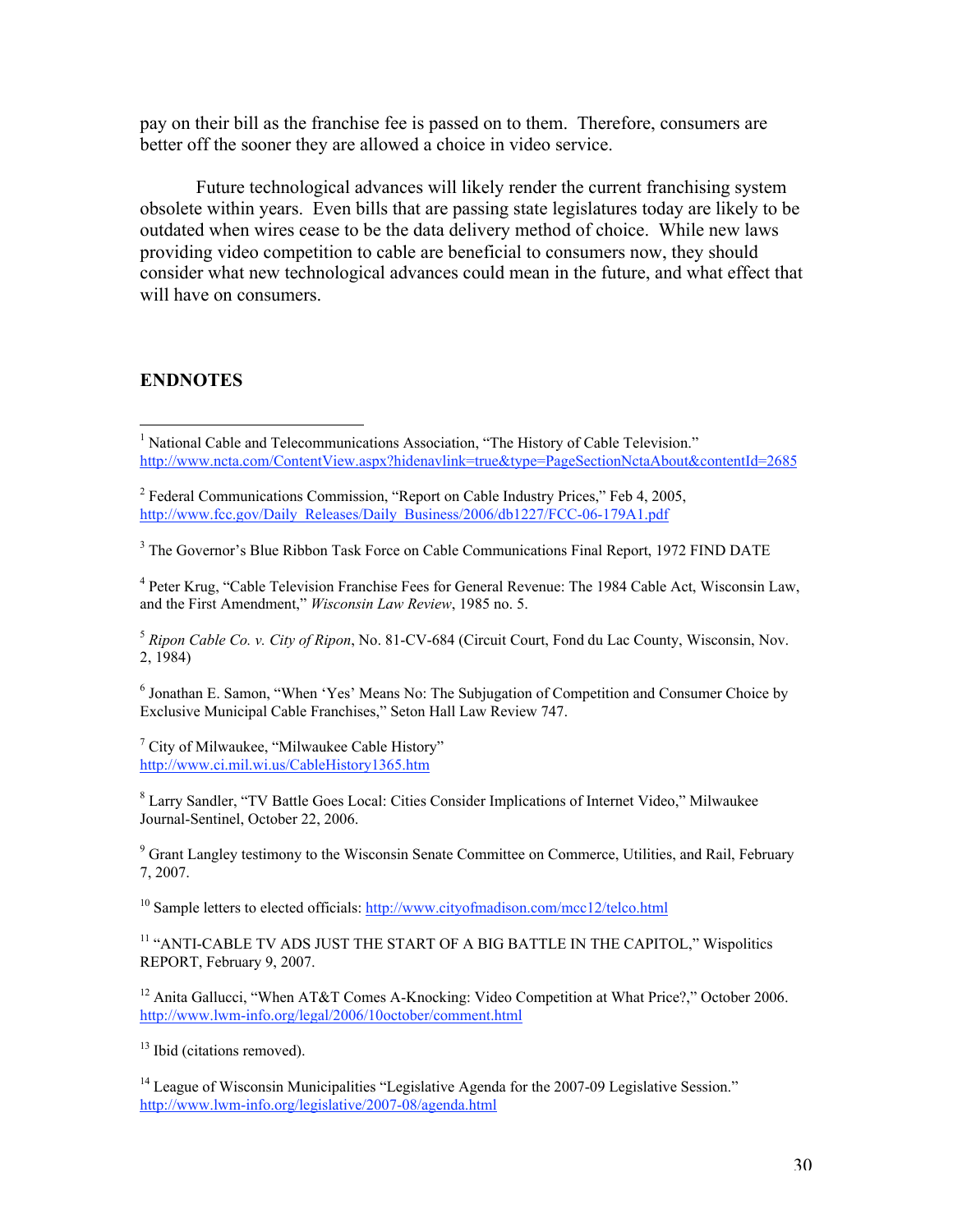<sup>15</sup> Charter Communications Financial Statements: http://finance.yahoo.com/q/is?s=CHTR&annual

<sup>16</sup> Franklin Paul, "Time Warner Cable Sees Revenue Growth," Reuters, February 28, 2007.

<sup>17</sup> UBS Investment Bank Research, as cited in http://gigaom.com/2007/01/19/att-unity-or-a-desperate-cryto-save-wireline/

<sup>18</sup> AT&T 2006 Annual Financial Report.

<sup>19</sup> "The Impact and Legal Propriety of Applying Cable Franchise Regulation to IP-Enabled Video Services," SBC Position Paper Filed with the Federal Communications Commission, September 15, 2005.

<sup>20</sup> Doris Hajewski, "AT&T Hiring for TV Service; Staffers Sought for Call Centers," Milwaukee Journal Sentinel, February 6, 2007.

<sup>21</sup> American Consumers Union, "Does Cable Competition Really Work? A Survey of Cable TV Subscribers in Texas," March 2, 2006. <sup>22</sup> 2006 House Bill 1404, Virginia General Assembly. http://leg1.state.va.us/cgi-bin/legp504.exe?061+ful+CHAP0076

<sup>23</sup> Senate Report 109-355 – "COMMUNICATIONS OPPORTUNITY, PROMOTION, AND ENHANCEMENT ACT OF 2006" http://thomas.loc.gov/cgi- $\frac{m_1}{m_2}$  and  $\frac{m_2}{m_3}$  and  $\frac{m_3}{m_4}$  and  $\frac{m_4}{m_5}$  and  $\frac{m_5}{m_5}$  are  $\frac{m_6}{m_5}$  and  $\frac{m_7}{m_6}$  and  $\frac{m_7}{m_7}$  and  $\frac{m_8}{m_7}$  and  $\frac{m_9}{m_7}$  and  $\frac{m_9}{m_7}$  and  $\frac{m_8}{m_7}$  and  $\frac{m$ 

<sup>24</sup> National Council of State Legislatures, "Video Franchise Reform - State Administration: Policy Statement – Draft" http://www.ncsl.org/standcomm/sctech/videofran06.htm

<sup>25</sup> U.S. General Accounting Office, "Telecommunications: Wire-Based Competition Benefited Consumers in Selected Markets," GAO-04-241, Feb. 2004.

 $26$  FCC "Report on Cable Industry Prices," February 2005.  $27$  Ibid.

<sup>28</sup> FCC "Report on Cable Industry Prices."

 $29$  Ibid.

 $\overline{a}$ 

<sup>30</sup> U.S. General Accounting Office, "Telecommunications: Subscriber Rates and Competition in the Cable Television Industry," GAO-04-262T, March 2004.

<sup>31</sup> FCC "Report on Cable Industry Prices."

<sup>32</sup> Ibid, Attachment 5.

<sup>33</sup> Diane S. Katz, "Assessing the Case for Cable Franchise Reform," September 19, 2006. http://www.mackinac.org/archives/2006/s2006-07.pdf

 $34$  GAO-04-241.

<sup>35</sup> The Packers won, 9-7.

<sup>36</sup> https://uma.sbc.com/assets/files/Milwaukee.pdf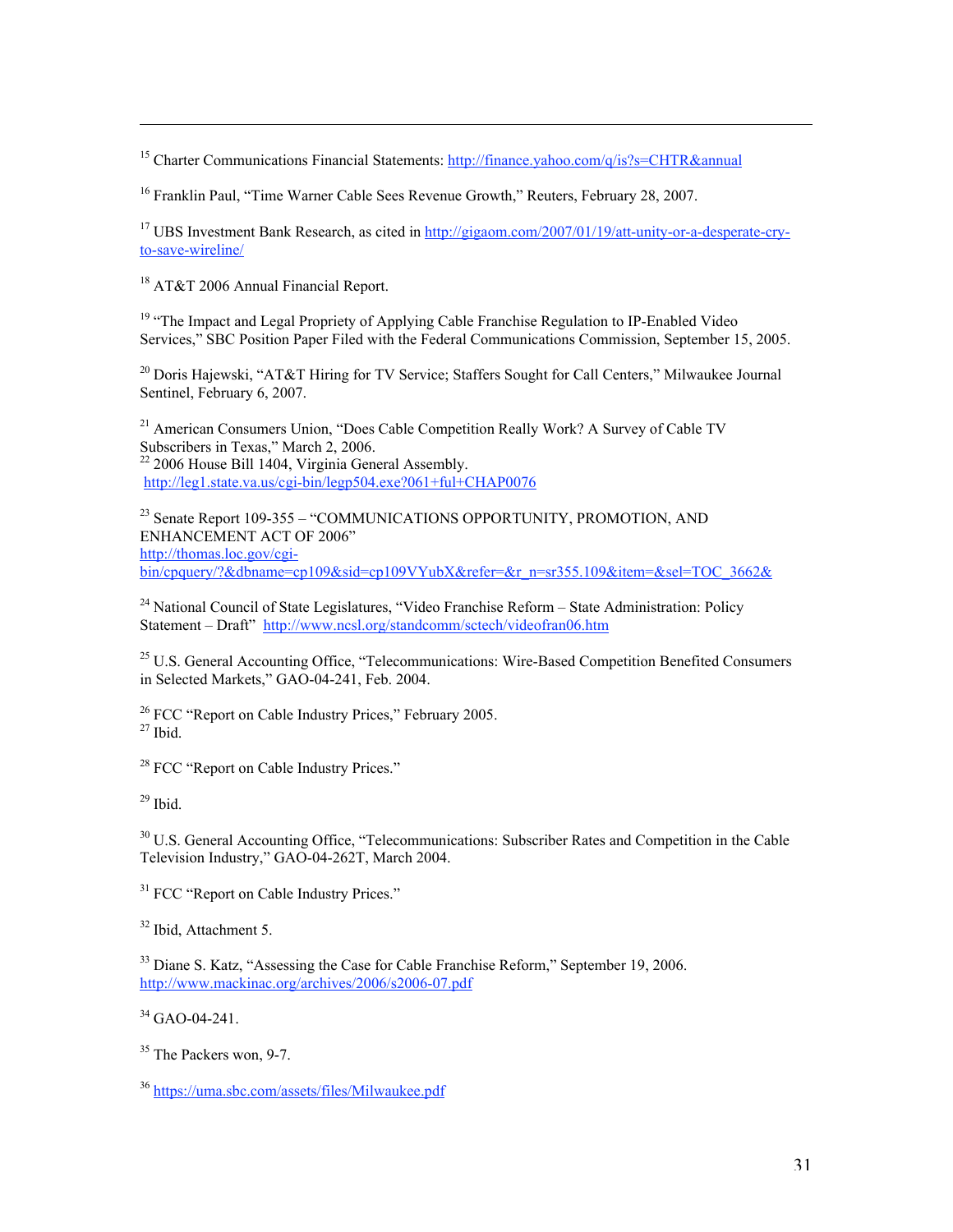<sup>37</sup>http://www.timewarnercable.com/CustomerService/CLU/TWCCLUs.ashx?CLUID=78&Zip=&Image1.x  $=51$ &Image $1.y=1$ 

<sup>38</sup> http://www22.verizon.com/content/fiostv/packages+and+prices/packages+and+prices.htm

<sup>39</sup> U.S. Representative Ron Kind letter to NFL Commissioner Roger Goodell, December 19, 2006.

<sup>40</sup> U.S. Senator Russ Feingold Letter to FCC Chairman Kevin Martin, December 20, 2006.

<sup>41</sup> WYOU Madison Programming Schedule: http://condor.netwurx.net/~wyou/schedule.pdf

<sup>42</sup> National Cable and Telecommunications Association, "Industry Statistics:" http://www.ncta.com/ContentView.aspx?contentId=54

 $43$  Ibid.

<sup>44</sup> Robert W. Crandall and Robert Litan, "The Benefits of New Wireline Video Competition for Consumers and Local Government Finances," Criterion Economics, L.L.C.

U.S. General Accounting Office, "Direct Broadcast Satellite Subscribership Has Grown Rapidly, But Varies Across Different Types of Markets" GAO-05-257, April 2005.

<sup>45</sup> U.S. Department of Justice, "Ex-Parte Communication In the Matter of Implementation of Section 621(a)(1) of the Cable Communications Policy Act of 1984 as amended by the Cable Television Consumer Protection and Competition Act of 1992," MB Docket No. 05-311.

<sup>46</sup> 1984 Cable Act

<sup>47</sup> Thomas Hazlett, "Cable TV Franchises as Barriers to Video Competition," George Mason School of Law, June 2006.

 $48$  Ibid, p. 44.

 $49$  Ibid, p. 58.

<sup>50</sup> Scott T. VanderSanden testimony to the Wisconsin Senate Committee on Commerce, Utilities, and Rail, February 7, 2007. Further information about which cable companies serve specific Wisconsin communities can be found at: http://www.wicable.com/wcca/content/view/21/33/

<sup>48</sup> Bruce Meyerson, "Verizon Wireless Launches Live Cell TV," Associated Press, March 1, 2007. http://biz.yahoo.com/ap/070301/cell\_phone\_tv.html?.v=5

<sup>49</sup> Steven Titch, "Better Prices and Better Services for More People: Assessing the Outcomes of Video Franchise Reform," Reason Foundation, January 2007.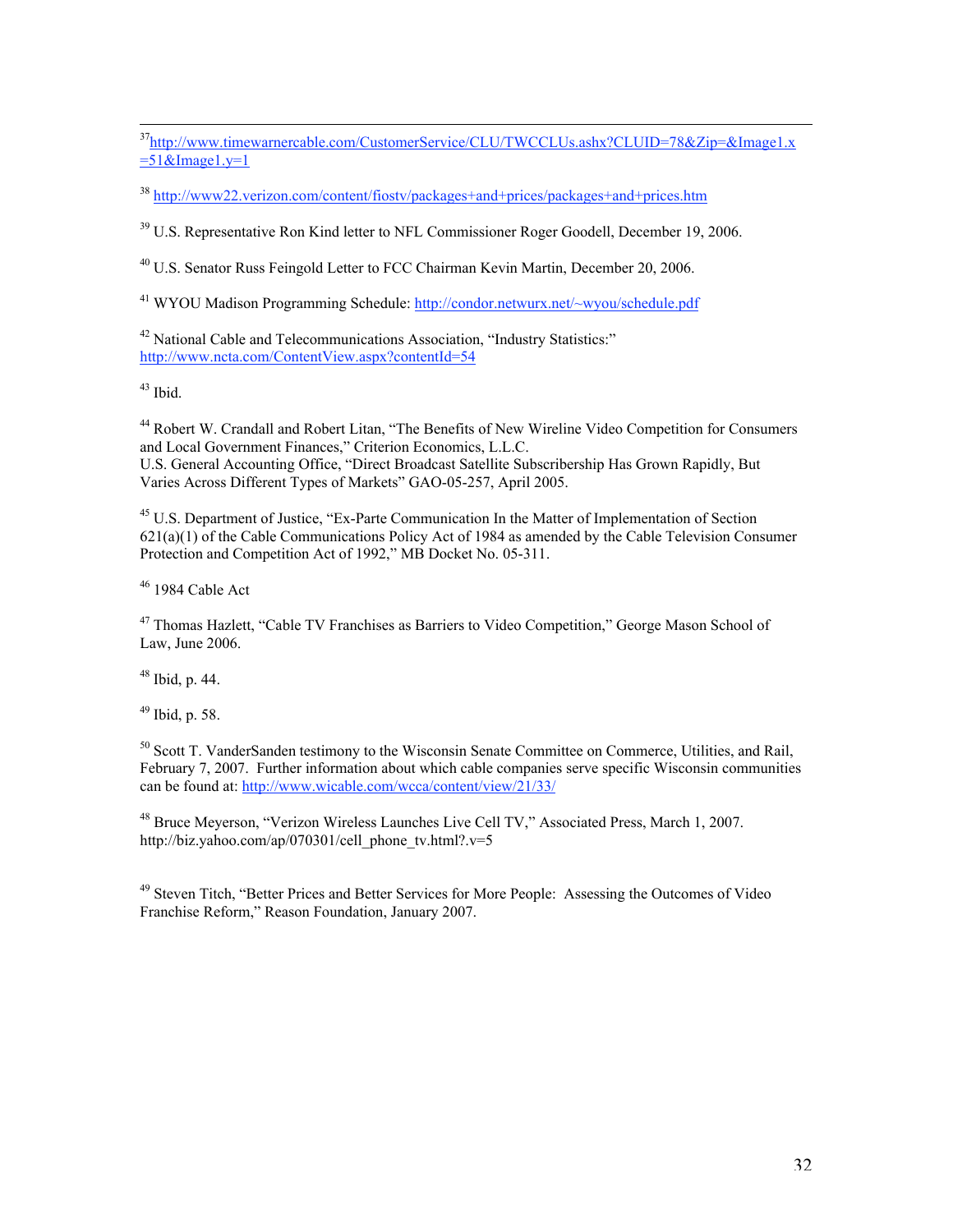#### **APPENDIX A**

 $\overline{a}$ 

**Wisconsin Statute 66.082**